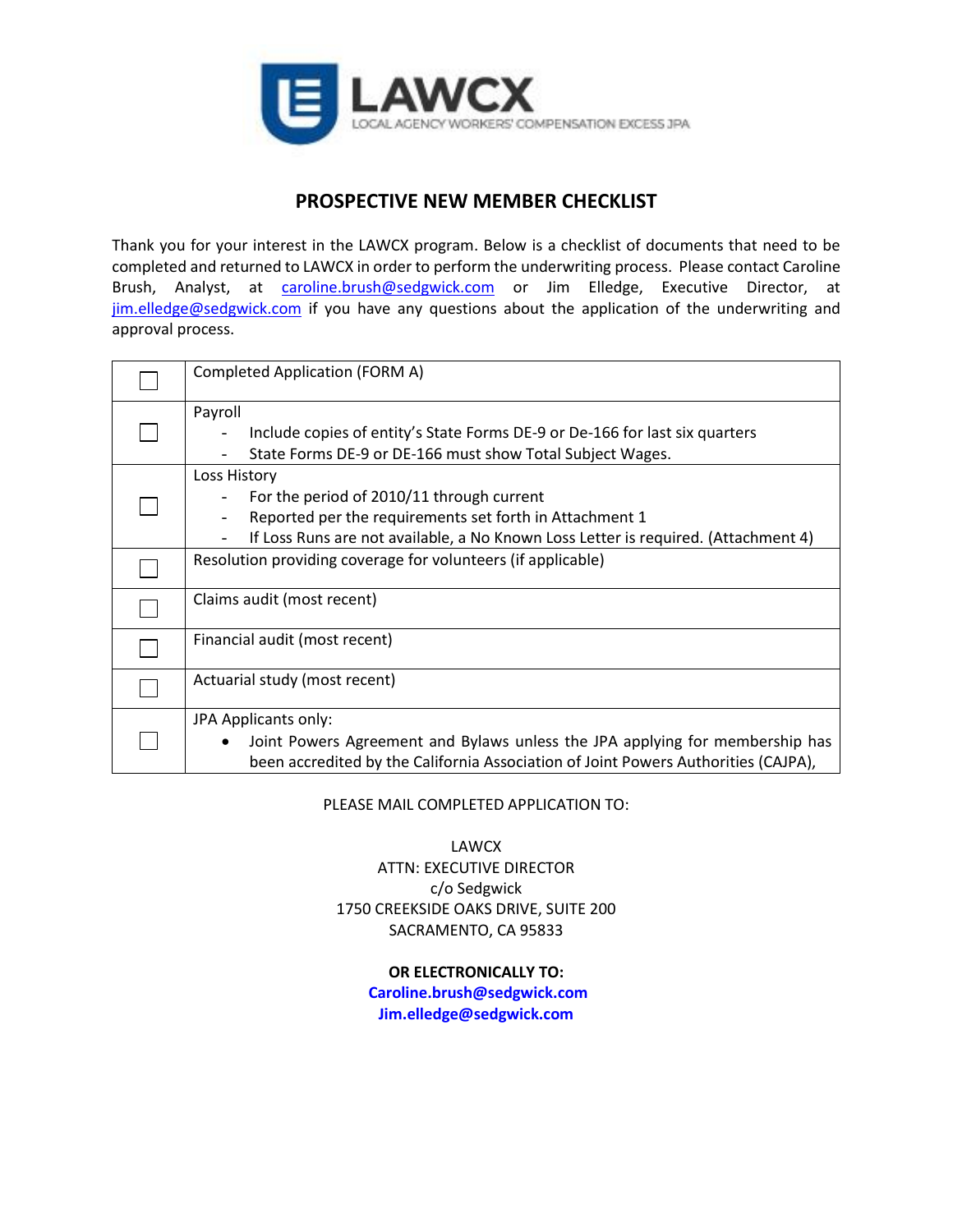

### **PROSPECTIVE NEW MEMBER APPLICATION INSTRUCTIONS**

Prospective members must complete the LAWCX prospective member application (Form A), and data requirements (Attachment 1). If you have any questions, please contact Jim Elledge, LAWCX Executive Director at [jim.elledge@sedgwick.com](mailto:jim.elledge@sedgwick.com) or (800) 541-4591, ext. 19124. The completed application should be electronically sent to [caroline.brush@sedgwick.com](mailto:caroline.brush@sedgwick.com) and [jim.elledge@sedgwick.com.](mailto:jim.elledge@sedgwick.com) Please allow up to 30 days for processing of the fully executed application.

All prospective members must be approved for membership in accordance with the LAWCX Bylaws, which state the following:

### NEW DIRECT MEMBER:

- A. The Board of Directors shall have the authority to approve or disapprove the application of a New Party Applicant.
- B. After the New Party Applicant's application has been reviewed and approved for membership, the Board of Directors will instruct the Executive Director to bind the required coverage, but coverage shall not commence until the date requested on the application or such other date as determined by the Board of Directors. Additionally, the New Party Applicant must comply with the following requirements:
	- (1) Submit applicant's signed resolution memorializing its approval of the Agreement, commitment to become a Party of the Authority and comply with the Governing Documents, as the same may be amended from time to time, and agreement to participate as a Party for at least three full consecutive fiscal years after commencement of membership;
	- (2) Execute the Agreement then in effect and agree to be bound by any subsequent duly approved amendments to the Agreement;
	- (3) The new Party must appoint a representative and one alternate to the Board of Directors as provided in Article II; and
	- (4) Ensure all representatives (delegate, alternate) file with the Executive Director the required Fair Political Practices Commission (FPPC) forms upon assuming office, during office, and upon termination of office.
- C. Each new Party's Contribution will be pro-rated from date of binding of coverage to the end of the Program Year.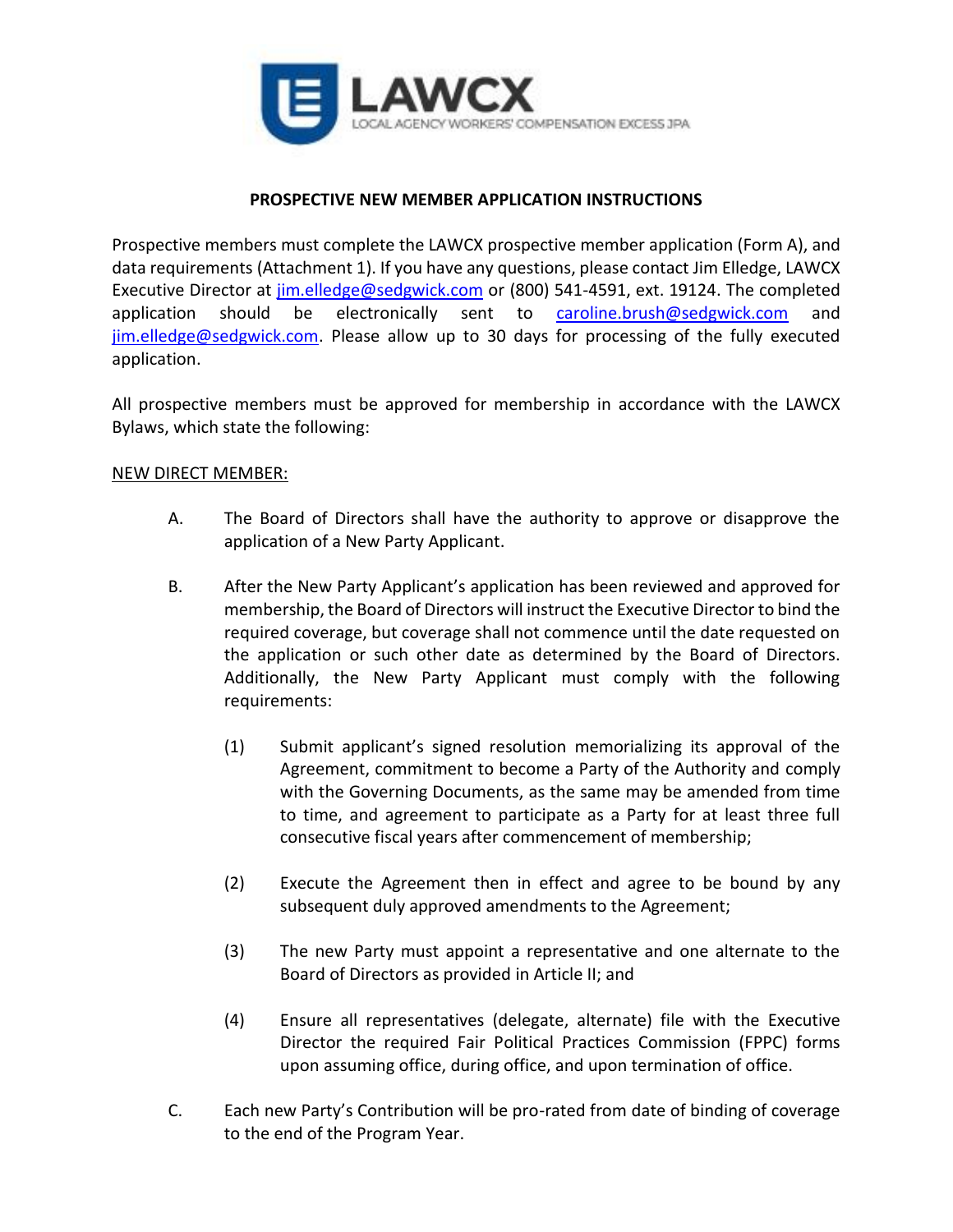#### NEW UNDERLYING JPA MEMBER:

- A. A joint powers authority Party shall not add a new underlying member agency unless that New Party JPA Applicant is approved for membership pursuant to this section. Each New Party JPA Applicant must fully complete the Authority's Prospective New Party Application and return it to the Executive Director. The Executive Director is authorized to approve or disapprove the application within the limits prescribed in subsection D below. Otherwise, the Underwriting Committee shall approve or disapprove the application after considering the recommendation of the Executive Director.
- B. Upon receipt of a completed application, the underwriting information shall be processed for review by the Executive Director.
- C. The Executive Director will review the application and apply the same criteria as for a New Party Applicant.
- D. The Executive Director may approve or disapprove the New Party JPA Applicant if all of the following conditions are satisfied:
	- (1) With the inclusion of the New Party JPA Applicant, the five-year loss rate for the Authority is increased less than five percent.
	- (2) With the inclusion of the New Party JPA Applicant, the five-year loss rate for the joint powers authority Party is increased less than ten percent.
	- (3) The experience modifier for the New Party JPA Applicant is less than the joint powers authority Party or the five-year loss rate for the JPA Party Applicant is zero.
	- (4) The payroll for the New Party JPA Applicant is less than twenty-five percent of the joint powers authority Party.
- E. If the application is outside the conditions set forth in subsection D or the Executive Director otherwise decides to forward the application to the Underwriting Committee, the Executive Director will forward the underwriting evaluation to the Underwriting Committee along with a recommendation to the Underwriting Committee, and the Underwriting Committee shall approve or disapprove the application applying the criteria in subsection D.
- F. The Underwriting Committee annually shall review the applications from New Party JPA Applicants that were approved or disapproved by the Executive Director in the prior year and report to the Executive Committee concerning the action on those applications and the operation and effectiveness of this Article XII(3).

In addition, LAWCX's excess coverage provider, PRISM (formerly CSAC–EIA), also requires that all prospective members be approved by its excess workers' compensation underwriter. After the prospective member has been evaluated and approved for membership, the LAWCX Executive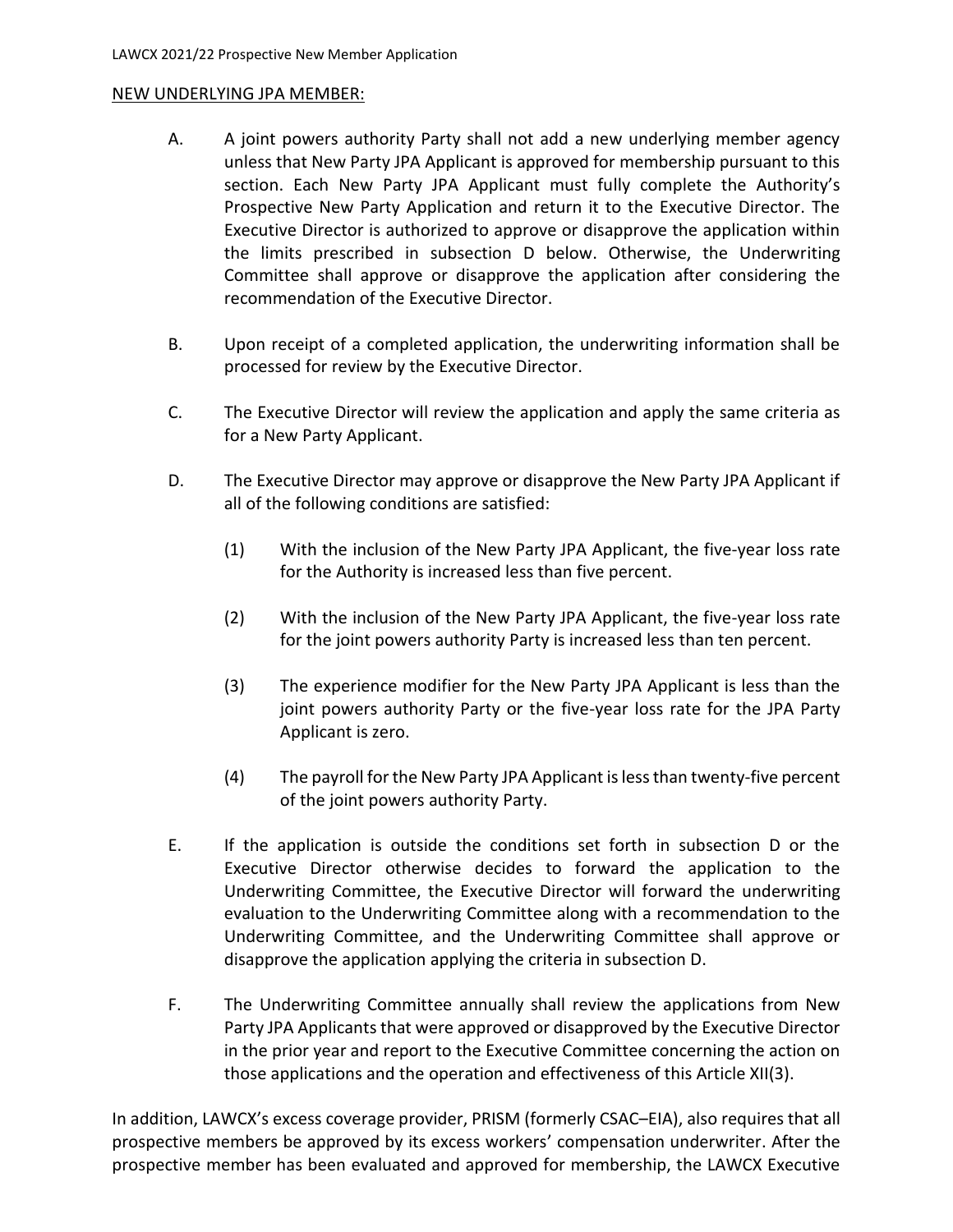LAWCX 2021/22 Prospective New Member Application

Director will bind the required coverage. If necessary, the new member's contribution will be pro-rated from the date of binding of coverage to the end of the program year (June 30th).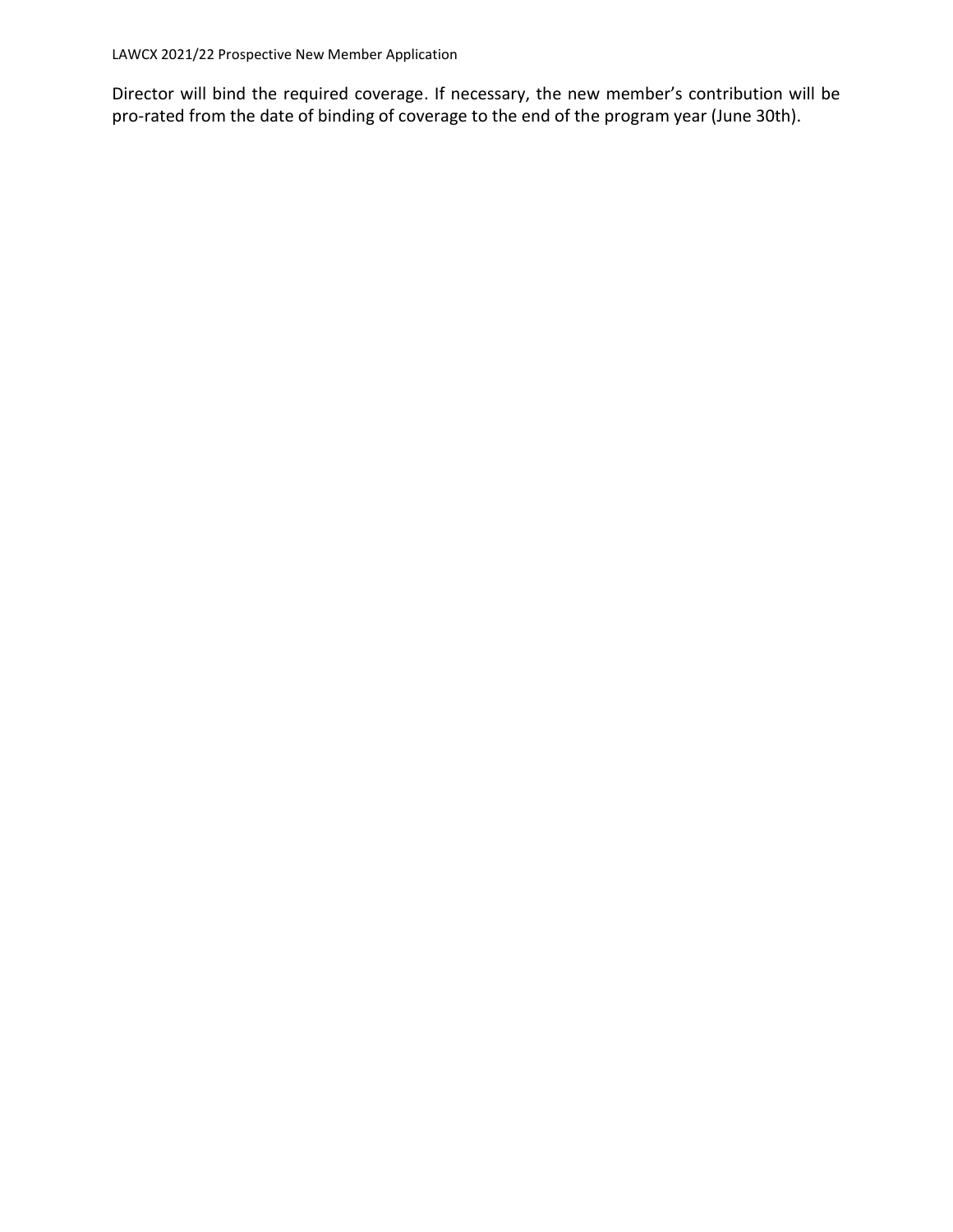## **LOCAL AGENCY WOERKERS' COMPENSATION EXCESS JOINT POWERS ATHORITY (LAWCX)**

|     |                                                                                                                                                        | <b>PROSPECTIVE NEW MEMBER APPLICATION (FORM A)</b>                                                                                                                                                                                                                       |  |  |  |
|-----|--------------------------------------------------------------------------------------------------------------------------------------------------------|--------------------------------------------------------------------------------------------------------------------------------------------------------------------------------------------------------------------------------------------------------------------------|--|--|--|
| 1.  | <b>Entity Name:</b>                                                                                                                                    |                                                                                                                                                                                                                                                                          |  |  |  |
| 2.  | <b>Entity Mailing</b><br>Address:                                                                                                                      |                                                                                                                                                                                                                                                                          |  |  |  |
| 3.  | Entity Representative (Name and Title):                                                                                                                |                                                                                                                                                                                                                                                                          |  |  |  |
| 4.  | Phone Number:                                                                                                                                          |                                                                                                                                                                                                                                                                          |  |  |  |
| 5.  | Federal Employer ID No:                                                                                                                                |                                                                                                                                                                                                                                                                          |  |  |  |
| 6.  | E-mail Address:                                                                                                                                        |                                                                                                                                                                                                                                                                          |  |  |  |
| 7.  | Type of Entity:                                                                                                                                        |                                                                                                                                                                                                                                                                          |  |  |  |
| 8.  | <b>Description of Operations:</b>                                                                                                                      |                                                                                                                                                                                                                                                                          |  |  |  |
| 9.  | <b>Current Insurance Provider:</b>                                                                                                                     |                                                                                                                                                                                                                                                                          |  |  |  |
| 10. | <b>Current Coverage Period:</b>                                                                                                                        |                                                                                                                                                                                                                                                                          |  |  |  |
| 11. | <b>Current Coverage Limits:</b>                                                                                                                        |                                                                                                                                                                                                                                                                          |  |  |  |
| 12. | <b>Current Retained Limit:</b>                                                                                                                         |                                                                                                                                                                                                                                                                          |  |  |  |
| 13. | Reason(s) Prospective Member is Applying for Coverage<br>Through LAWCX:                                                                                |                                                                                                                                                                                                                                                                          |  |  |  |
| 14. | Retained Limit Requested:                                                                                                                              | $\square$ \$250,000<br>□\$500,000<br>$\square$ \$1,000,00<br>$\square$ \$350,000<br>$\square$ \$750,000                                                                                                                                                                  |  |  |  |
| 15. | Date of Coverage Requested:                                                                                                                            |                                                                                                                                                                                                                                                                          |  |  |  |
| 16. | Certificate of Consent to Self-Insure:                                                                                                                 |                                                                                                                                                                                                                                                                          |  |  |  |
|     | A)<br>15 (B).                                                                                                                                          | If your entity is currently self-insured, please complete the following questions. Otherwise, skip to question                                                                                                                                                           |  |  |  |
|     | i)                                                                                                                                                     | What is your entity's Self-Insured Certificate Number?                                                                                                                                                                                                                   |  |  |  |
|     | ii)<br>What is the effective date of becoming a qualified self-insured?                                                                                |                                                                                                                                                                                                                                                                          |  |  |  |
|     | What is the coverage period?<br>iii)                                                                                                                   |                                                                                                                                                                                                                                                                          |  |  |  |
|     | iv)                                                                                                                                                    | Is your entity currently a member of a joint powers authority for<br>$\square$ Yes<br>$\square$ No<br>workers' compensation coverage?                                                                                                                                    |  |  |  |
|     | If your entity is not currently self-insured, please provide the date your entity<br>B)<br>applied (or will apply) to become a qualified self-insurer: |                                                                                                                                                                                                                                                                          |  |  |  |
| 17. |                                                                                                                                                        | During the last five years, has any insurer (or reinsurer) canceled or refused to<br>renew your agency's workers' compensation or employer's liability insurance? If<br>$\square$ Yes<br>$\square$ No<br>yes, state the insurers name and reason for cancellation below. |  |  |  |

# **PROSPECTIVE NEW MEMBER APPLICATION (FORM A)**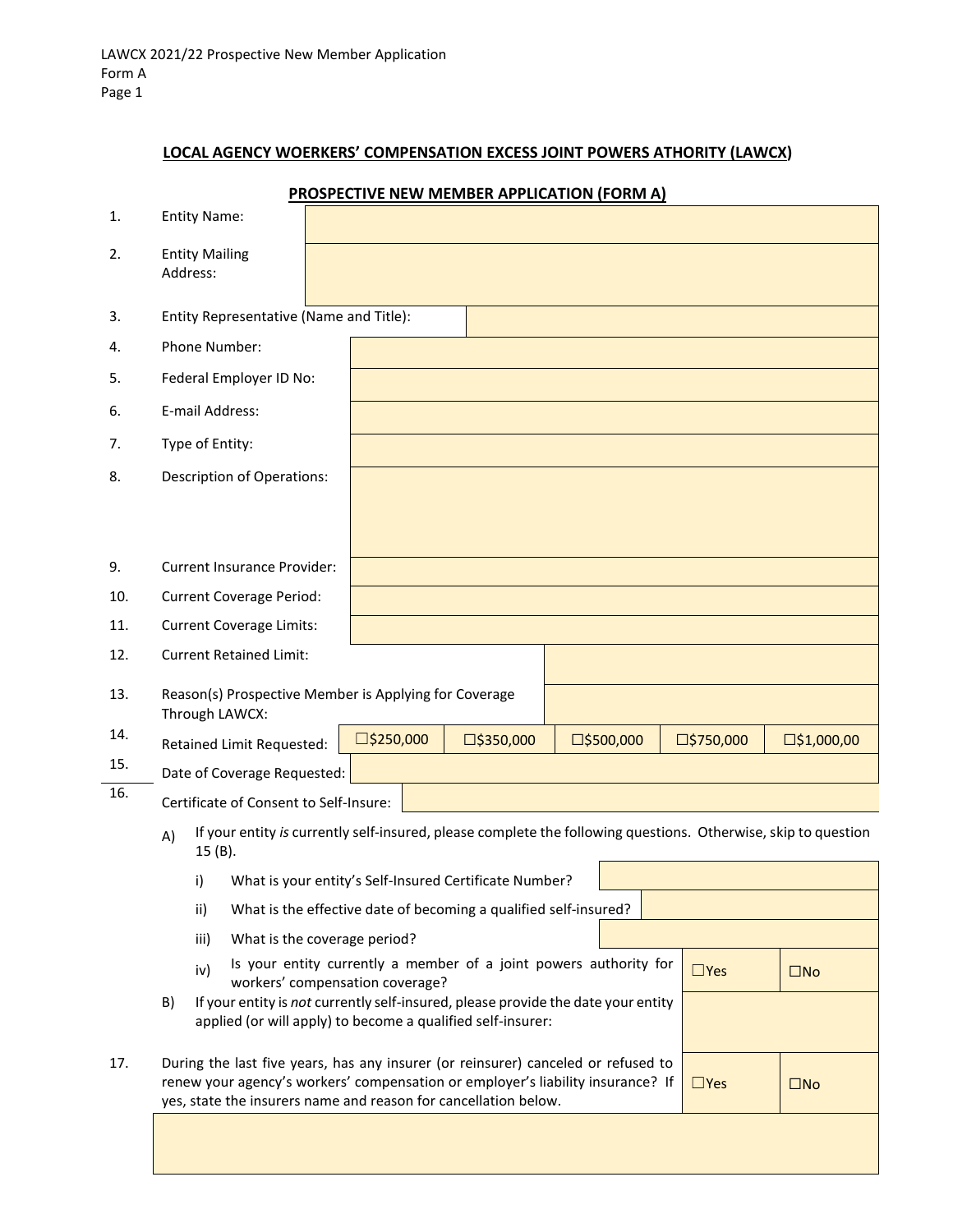- 18. Payroll:
	- A) Estimated Fiscal Year 2021/22 Payroll (Please refer to Attach. 2-Payroll Classification and Definition)

| Code  | Classification                     | No. of Employees | <b>Estimated Payroll</b> |
|-------|------------------------------------|------------------|--------------------------|
| 8810  | Clerical                           |                  |                          |
| 8871  | Clerical Telecommuter              |                  |                          |
| 7382  | <b>Bus Operators</b>               |                  |                          |
| 7706  | Firefighter - Non Volunteers       |                  |                          |
| 7707  | Firefighter - Volunteers           |                  |                          |
| 9410  | Municipal - Non-Manual Labor *     |                  |                          |
| 9420  | Municipal - Manual Labor           |                  |                          |
| 7720  | Police & Sheriffs - Non-Volunteers |                  |                          |
| 7722  | Police & Sheriffs - Volunteers     |                  |                          |
| 9031  | <b>Pest Control</b>                |                  |                          |
| 9033  | <b>Housing Authorities</b>         |                  |                          |
| other |                                    |                  |                          |
|       | <b>TOTAL:</b>                      |                  |                          |

# B) Estimated Fiscal Year 2020/21 Payroll (Please refer to Attach. 2-Payroll Classification and Definition).

| Code  | Classification                            | No. of Employees | <b>Estimated Payroll</b> |
|-------|-------------------------------------------|------------------|--------------------------|
| 8810  | Clerical                                  |                  |                          |
| 8871  | Clerical Telecommuter                     |                  |                          |
| 7382  | <b>Bus Operators</b>                      |                  |                          |
| 7706  | Firefighter - Non Volunteers              |                  |                          |
| 7707  | Firefighter - Volunteers                  |                  |                          |
| 9410  | Municipal - Non-Manual Labor *            |                  |                          |
| 9420  | Municipal - Manual Labor                  |                  |                          |
| 7720  | Police & Sheriffs - Non-Volunteers        |                  |                          |
| 7722  | <b>Police &amp; Sheriffs - Volunteers</b> |                  |                          |
| 9031  | <b>Pest Control</b>                       |                  |                          |
| 9033  | <b>Housing Authorities</b>                |                  |                          |
| other |                                           |                  |                          |
|       | TOTAL:                                    |                  |                          |

\*This classification includes employees engaged in laboratory work, inspectors of the Board of Health, electrical inspectors, building inspectors, meter readers, and engineers not engaged in actual construction or operation.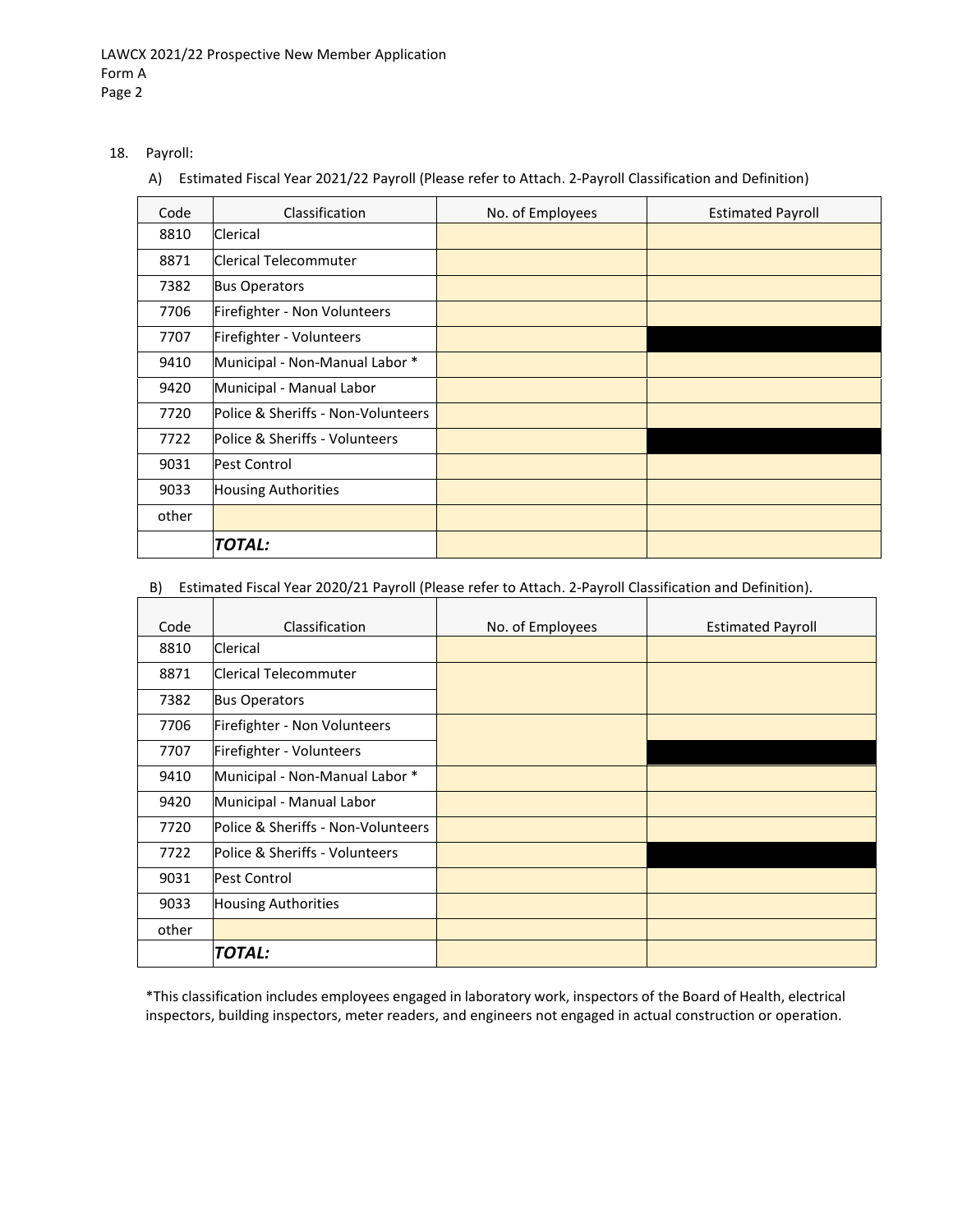C) Total actual payroll for last ten fiscal years, broken down by safety/non-safety:

#### **Payroll total below must match the total of the Subject Wages on the State forms for the fiscal year ended.**

| 2020/21:    | Safety \$ | Non-Safety \$ | Total \$ |  |
|-------------|-----------|---------------|----------|--|
| 2019/20:    | Safety \$ | Non-Safety \$ | Total \$ |  |
| 2018/19:    | Safety \$ | Non-Safety \$ | Total \$ |  |
| 2017/18:    | Safety \$ | Non-Safety \$ | Total \$ |  |
| 2016/17:    | Safety \$ | Non-Safety \$ | Total \$ |  |
| 2015/16:    | Safety \$ | Non-Safety \$ | Total \$ |  |
| 2014/15:    | Safety \$ | Non-Safety \$ | Total \$ |  |
| 2013/14:    | Safety \$ | Non-Safety \$ | Total \$ |  |
| 2012/13:    | Safety \$ | Non-Safety \$ | Total \$ |  |
| $2011/12$ : | Safety \$ | Non-Safety \$ | Total \$ |  |
|             |           |               |          |  |

D) If your entity utilizes volunteer labor, list the number of volunteer personnel by safety/non-safety for the last 10 years:

| 2020/21:    | Safety Police # | Safety Firefighter # | Total: |  |
|-------------|-----------------|----------------------|--------|--|
| 2019/20:    | Safety Police # | Safety Firefighter # | Total: |  |
| 2018/19:    | Safety Police # | Safety Firefighter # | Total: |  |
| $2017/18$ : | Safety Police # | Safety Firefighter # | Total: |  |
| 2016/17:    | Safety Police # | Safety Firefighter # | Total: |  |
| $2015/16$ : | Safety Police # | Safety Firefighter # | Total: |  |
| 2014/15:    | Safety Police # | Safety Firefighter # | Total: |  |
| 2013/14:    | Safety Police # | Safety Firefighter # | Total: |  |
| $2012/13$ : | Safety Police # | Safety Firefighter # | Total: |  |
| $2011/12$ : | Safety Police # | Safety Firefighter # | Total: |  |
|             |                 |                      |        |  |

#### VOLUNTEER SAFETY PERSONNEL

# VOLUNTEER NON-SAFETY PERSONNEL □ None

| 2020/21: | <b>Total Number of Volunteers:</b> |
|----------|------------------------------------|
| 2019/20: | <b>Total Number of Volunteers:</b> |
| 2018/19: | <b>Total Number of Volunteers:</b> |
| 2017/18: | <b>Total Number of Volunteers:</b> |
| 2016/17: | <b>Total Number of Volunteers:</b> |
| 2015/16: | <b>Total Number of Volunteers:</b> |
| 2014/15: | <b>Total Number of Volunteers:</b> |
| 2013/14: | <b>Total Number of Volunteers:</b> |
| 2012/13: | <b>Total Number of Volunteers:</b> |
| 2011/12: | <b>Total Number of Volunteers:</b> |

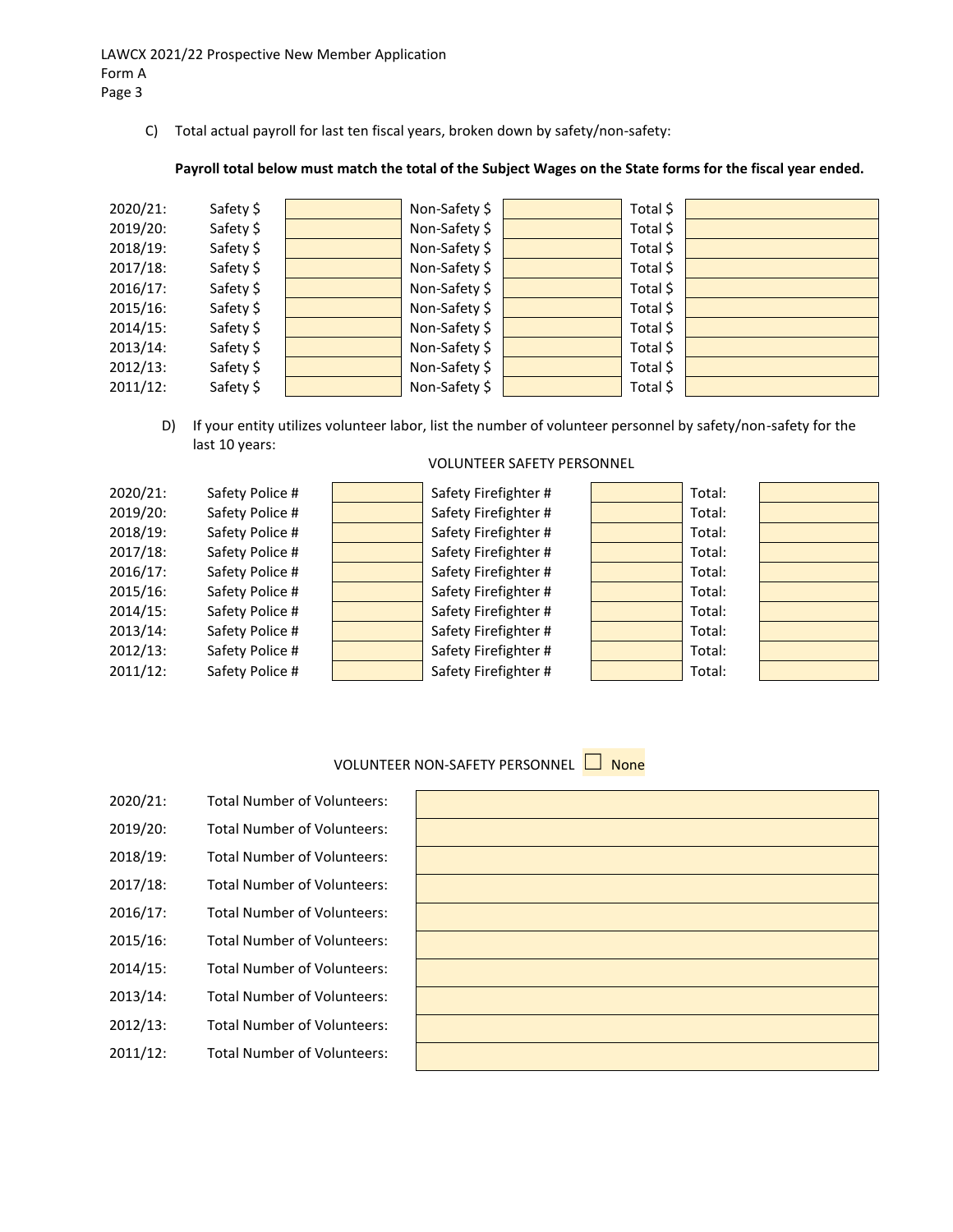- 19. If your entity utilizes non-safety volunteer or donated labor, please answer:
	- A) Has your entity adopted a resolution covering non-safety volunteer labor for workers' compensation?

 $□$  Yes (If yes, please attach a copy of the resolution.)  $□$  No

20. Average number of employees for your organization and/or each member entity over the past three years. (attach additional sheet if necessary)

| 2020/2021 | Full-time: | Part-time: | Seasonal: | Volunteers: |  |
|-----------|------------|------------|-----------|-------------|--|
| 2019/2020 | Full-time: | Part-time: | Seasonal: | Volunteers: |  |
| 2018/2019 | Full-time: | Part-time: | Seasonal: | Volunteers: |  |

21. Do you have any employees who may be subject to:

| Jones Act?<br>Yes<br>N <sub>0</sub><br><u> 14</u>                |
|------------------------------------------------------------------|
|                                                                  |
| Longshore and Harbor WC Act?<br>Yes $\Box$ No                    |
| Other? If yes, please describe fully:<br><b>No</b><br><b>Yes</b> |

22. Financial Evaluation – List operating budget for the current year and the past two years:

|     | Current Year:                                            | Previous Year: | Year Prior: |  |
|-----|----------------------------------------------------------|----------------|-------------|--|
| 23. | What is your entity's philosophy on risk sharing losses? |                |             |  |
|     |                                                          |                |             |  |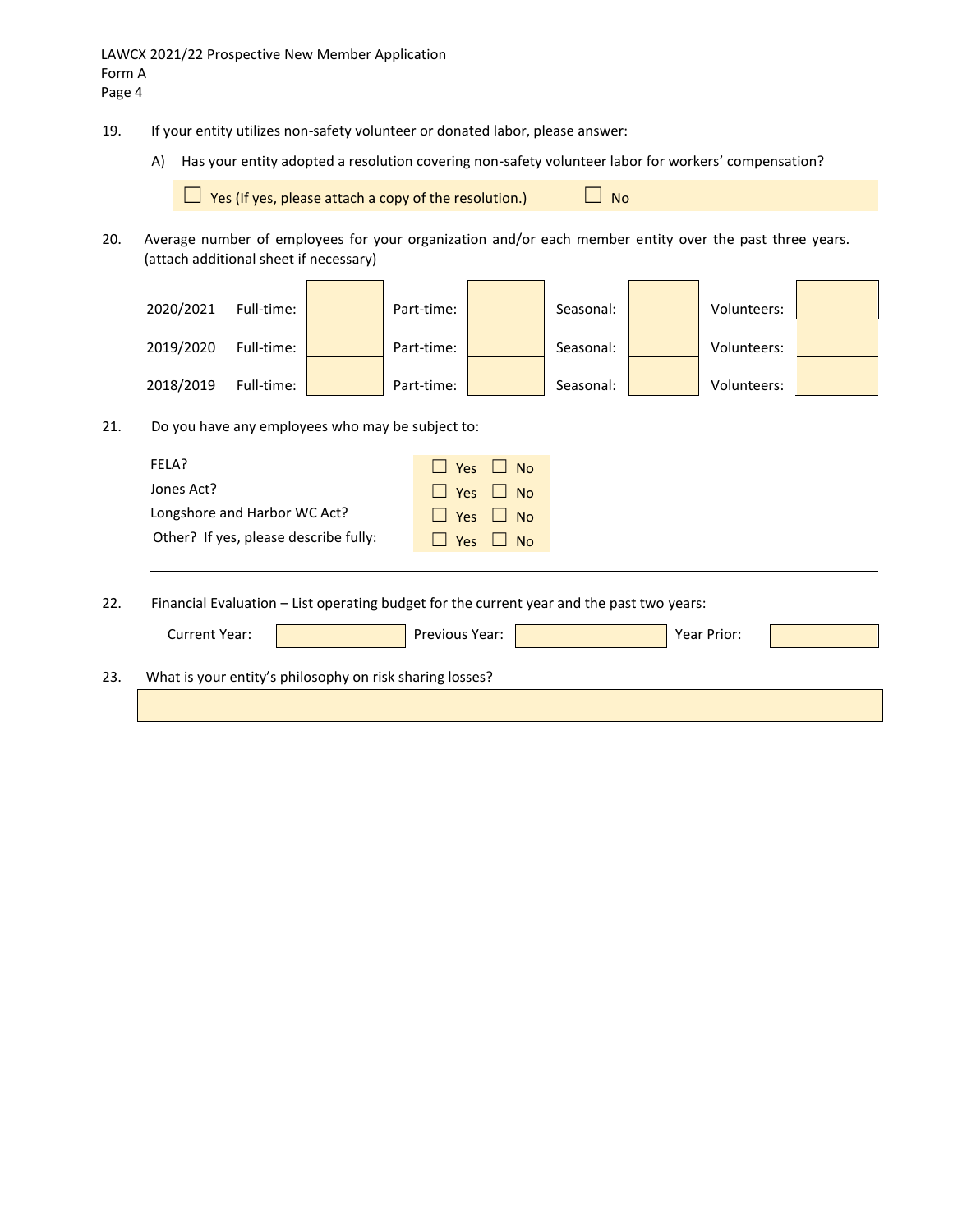24. Highest Occupancy Location. Please provide the following information for all locations with more than twenty-five (25) employees. If you need more space, please complete Attachment 3, Property Information.

| <b>Physical Location</b><br><b>Address</b>                         | <b>Occupied As</b> | Max # of<br>Emp. at<br>any time | Floor #'s<br>Occupied/<br>Avg # of<br>Emp. per<br>floor | <b>Const</b><br><b>Type</b><br>(See<br>below)* | Year<br><b>Built</b>                                 | Year<br><b>Retrofit</b> | <b>Square</b><br>Footage | Zip<br>Code |
|--------------------------------------------------------------------|--------------------|---------------------------------|---------------------------------------------------------|------------------------------------------------|------------------------------------------------------|-------------------------|--------------------------|-------------|
|                                                                    |                    |                                 |                                                         |                                                |                                                      |                         |                          |             |
|                                                                    |                    |                                 |                                                         |                                                |                                                      |                         |                          |             |
|                                                                    |                    |                                 |                                                         |                                                |                                                      |                         |                          |             |
|                                                                    |                    |                                 |                                                         |                                                |                                                      |                         |                          |             |
|                                                                    |                    |                                 |                                                         |                                                |                                                      |                         |                          |             |
| *Construction types:                                               |                    |                                 |                                                         |                                                |                                                      |                         |                          |             |
| A: Non-combustible frame (Steel protected with fire-rated gunite). |                    |                                 |                                                         |                                                | M: Mixed non-combustible/combustible                 |                         |                          |             |
| B: All reinforced concrete (aka poured-in-place concrete)          |                    |                                 |                                                         |                                                | S: All steel (including metal frame<br>construction) |                         |                          |             |
| C: Masonry construction with wood roof                             |                    |                                 |                                                         |                                                | FR: Fire resistive                                   |                         |                          |             |
| D: Wood frame, include modular buildings                           |                    |                                 |                                                         | U: Unknown                                     |                                                      |                         |                          |             |

25. Public Transit Exposure? ☐ Yes ☐ No

26. Complete the following information on owned or leased vehicles:

| Number of passenger cars: |  |
|---------------------------|--|
| Number of Trucks:         |  |
| Number of Buses:          |  |

27. Do you provide any means of transportation for employees to and from the workplace? If Do you provide any means of transportation for employees to and from the workplace? If  $\Box$  Yes  $\Box$  No so, describe the type of conveyance, frequency of trips and number employees.

| Does your entity and/or any member entities own, charter, or lease any aircraft?<br>28.<br>$\Box$ No<br>Yes |              |      |                                              |                                           |                      |                             |  |
|-------------------------------------------------------------------------------------------------------------|--------------|------|----------------------------------------------|-------------------------------------------|----------------------|-----------------------------|--|
| <b>Aircraft Make</b>                                                                                        | <b>Model</b> | Year | Type (Jet,<br>Prop,<br>Helicopter,<br>Other) | <b>Monthly Avg.</b><br><b>Hours/Trips</b> | Aircraft<br>purpose? | Avg. passengers<br>per trip |  |
|                                                                                                             |              |      |                                              |                                           |                      |                             |  |
|                                                                                                             |              |      |                                              |                                           |                      |                             |  |
|                                                                                                             |              |      |                                              |                                           |                      |                             |  |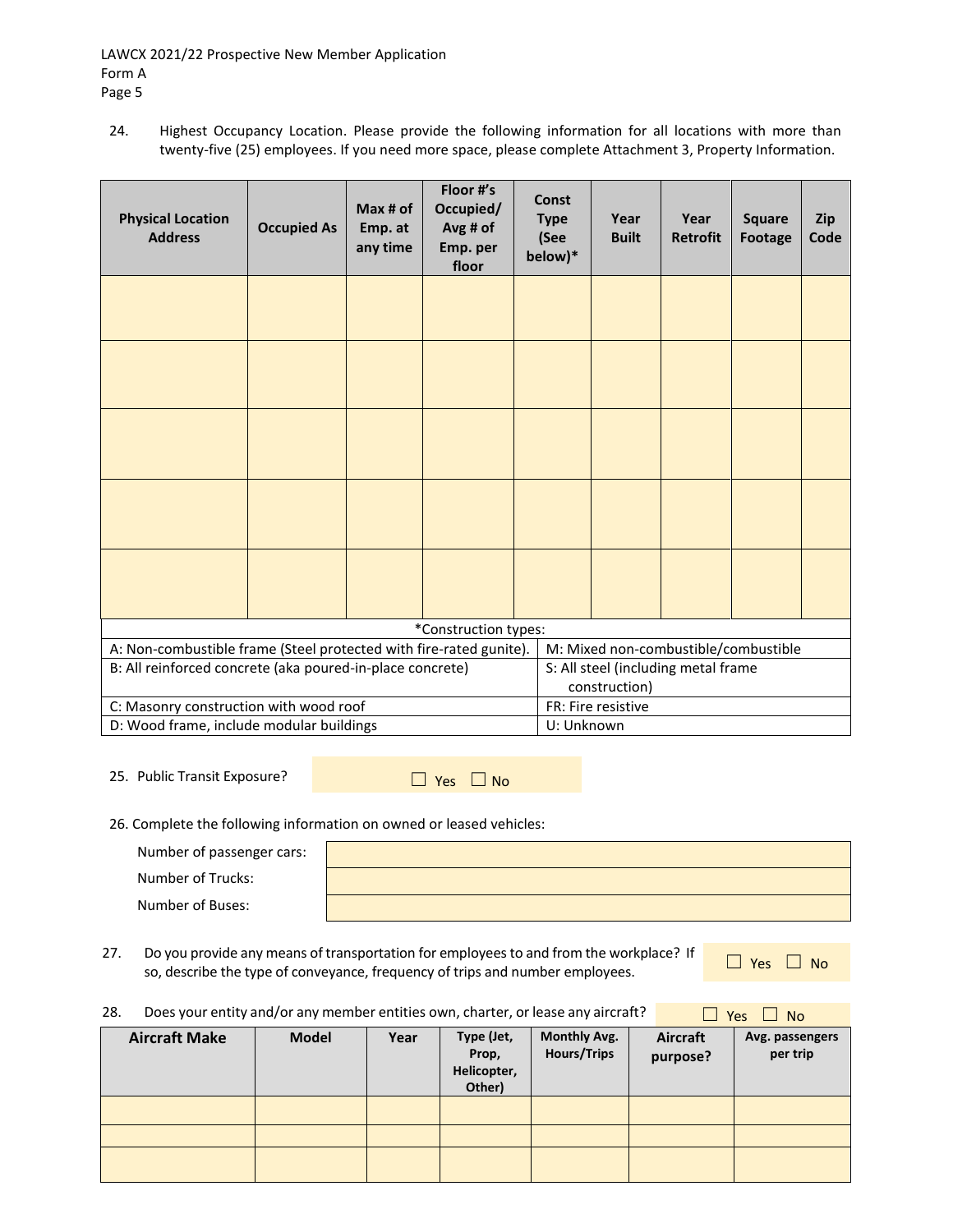LAWCX 2021/22 Prospective New Member Application Form A Page 6

| <b>Name of Pilot</b><br>Additional<br>information may be<br>required for each<br>pilot's history | <b>FAA</b><br><b>Certificate</b><br><b>Valid Ratings</b><br>Held &<br><b>Certificate #</b> | <b>Date</b><br><b>Issued</b> | <b>Single</b><br><b>Engine</b><br><b>Time</b> | Multi-<br><b>Engine Time</b> | Retractable<br><b>Time</b> | Time Last 90<br><b>Days</b> |
|--------------------------------------------------------------------------------------------------|--------------------------------------------------------------------------------------------|------------------------------|-----------------------------------------------|------------------------------|----------------------------|-----------------------------|
|                                                                                                  |                                                                                            |                              |                                               |                              |                            |                             |
|                                                                                                  |                                                                                            |                              |                                               |                              |                            |                             |
|                                                                                                  |                                                                                            |                              |                                               |                              |                            |                             |
|                                                                                                  |                                                                                            |                              |                                               |                              |                            |                             |
| Any violations?                                                                                  | Yes (if yes, please explain below)<br>$\Box$                                               |                              |                                               | <b>No</b>                    |                            |                             |
|                                                                                                  |                                                                                            |                              |                                               |                              |                            |                             |
| Any aircraft loss?                                                                               | Yes (if yes, please explain below)                                                         |                              |                                               | <b>No</b>                    |                            |                             |
|                                                                                                  |                                                                                            |                              |                                               |                              |                            |                             |

| 29. | Does your entity and/or any member entities own any watercraft? |                         |                                                                                                                                                                              | Yes           | <b>No</b> |
|-----|-----------------------------------------------------------------|-------------------------|------------------------------------------------------------------------------------------------------------------------------------------------------------------------------|---------------|-----------|
|     |                                                                 | <b>How</b><br>Many?     | <b>Purpose</b>                                                                                                                                                               |               |           |
|     |                                                                 |                         |                                                                                                                                                                              |               |           |
| 30. |                                                                 |                         | Has your entity adopted a Return to Work Policy?                                                                                                                             | Yes<br>$\Box$ | <b>No</b> |
|     | A)                                                              | medical treatment plan? | If yes, are return to work potential and target dates included in the                                                                                                        | Yes           | <b>No</b> |
|     | B)                                                              |                         | Title of person responsible for ensuring enforcement:                                                                                                                        |               |           |
|     |                                                                 |                         |                                                                                                                                                                              |               |           |
|     |                                                                 |                         | Please include a copy of your entity's policy with the application.                                                                                                          |               |           |
| 31. |                                                                 | employees to work?      | Do you provide temporary modified duty assignments to return injured                                                                                                         | $\Box$ Yes    | <b>No</b> |
|     | A)                                                              | time from work?         | Is your temporary modified duty program successful in minimizing lost                                                                                                        | $\Box$ Yes    | <b>No</b> |
|     | B)                                                              |                         | How do you measure the effectiveness of returning employees to work on a temporary modified basis (i.e.,<br>comparison of monthly loss reports, benchmarking reports, etc.)? |               |           |
|     |                                                                 |                         |                                                                                                                                                                              |               |           |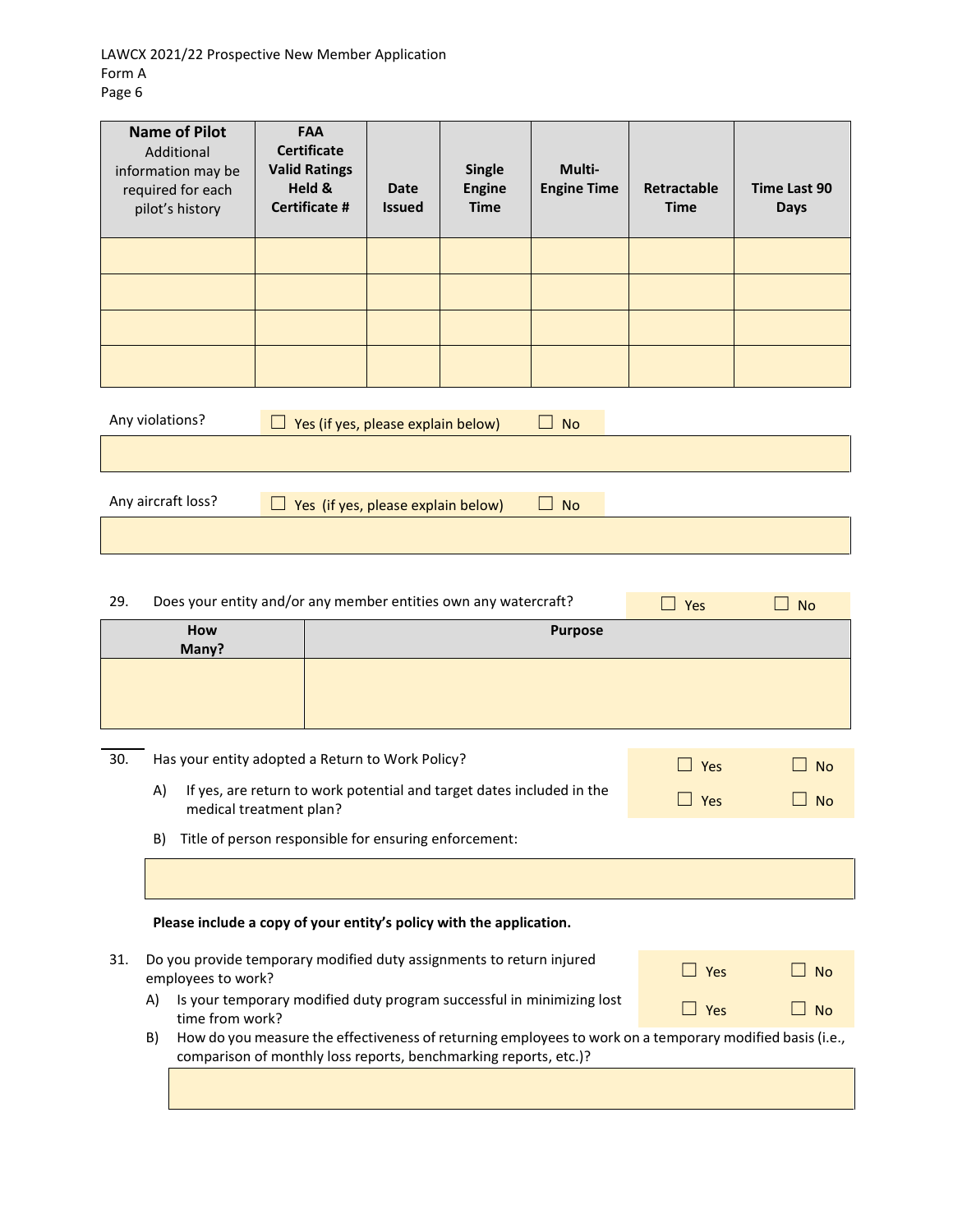LAWCX 2021/22 Prospective New Member Application Form A Page 7

- 32. Do you provide permanent modified duty assignments to return injured □ Yes □ No
	- A) Is your permanent modified duty program successful in minimizing  $\Box$  Yes  $\Box$  No
	- B) How do you measure the effectiveness of returning employees to work on a permanent modified basis (i.e. comparison of monthly loss reports, benchmarking reports, etc.)?
- 33. Do non-safety employees receive supplemental benefits, in addition to workers' compensation benefits that exceed the temporary disability amount due under the labor code (e.g. salary continuation under bargaining agreement)?

| Yes | $\Box$ No | If yes, describe below: |
|-----|-----------|-------------------------|
|     |           |                         |

- 34. Describe employer's medical and first aid facilities:
- 35. Does your entity have a safety and loss control program? *(If yes, describe below including the type and frequency of loss prevention services furnished either in-house or by an outside vendor. If services are performed by an outside vendor, include the vendor's name. In lieu of a description of the program, a copy of the policy may be attached.)*

| $\Box$ Yes | $\Box$ No |
|------------|-----------|
|            |           |

- 36. Provide details of any OSHA violation(s) within the past five years. (If more space is required, please attach additional pages). Please list date, violation, department, fine, status, and update/resolution.
- 37. Identify unusual exposures power utilities, airports, hospitals, longshoreman/harbor workers, aircraft/helicopter/boat exposures. Describe operations: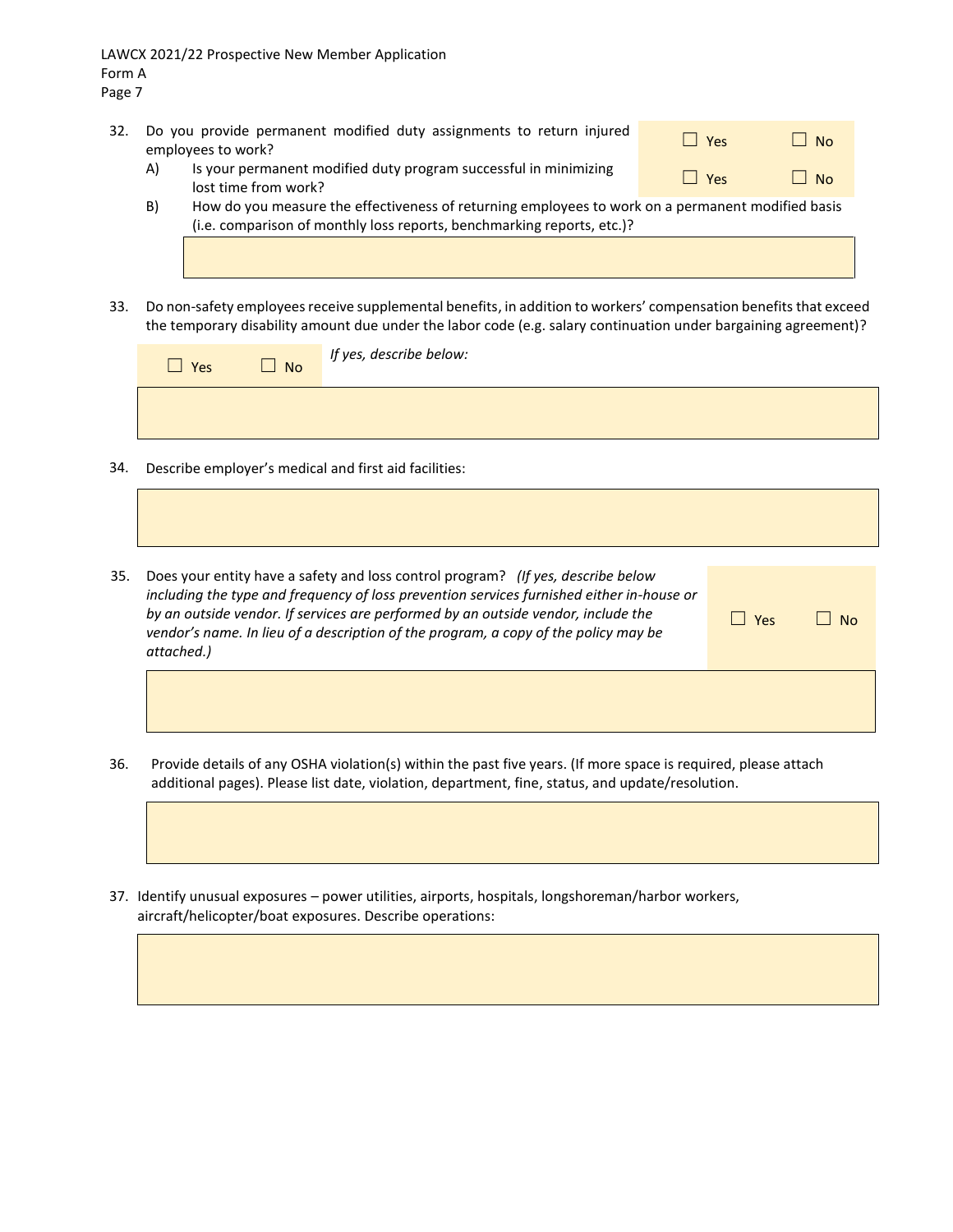38. Identify unusual rescue capabilities within Police/Fire Departments – Diving Team, Helicopter Rescue, etc:

| 39. | Do the operations of the applicant include wrecking or demolition of structures? | $\Box$ Yes | <b>No</b> |
|-----|----------------------------------------------------------------------------------|------------|-----------|
|     | If yes, describe:                                                                |            |           |
|     |                                                                                  |            |           |

40. In addition to the exposures identified above, please complete the checklist below, noting the percentage of payroll involved in each operation:

|                                                       | <b>Yes</b>     | <b>No</b> |                  |                  |
|-------------------------------------------------------|----------------|-----------|------------------|------------------|
| <b>Operations involving:</b>                          |                |           | < 10% of payroll | > 10% of payroll |
| Asbestos                                              | $\overline{a}$ |           |                  |                  |
| <b>Cable Operations</b>                               | L              |           |                  |                  |
| <b>Chemical Manufacturing</b>                         | I.             |           |                  |                  |
| Demolition or Tunneling                               | $\overline{a}$ |           |                  |                  |
| Elevator Installation, Inspection, Service, or Repair | $\overline{a}$ |           |                  |                  |
| Explosives                                            | $\overline{a}$ |           |                  |                  |
| Exterminators                                         | $\overline{a}$ |           |                  |                  |
| Gas, Oil, or Petroleum                                | $\overline{a}$ |           |                  |                  |
| Lead                                                  | $\overline{a}$ |           |                  |                  |
| Logging                                               | L              |           |                  |                  |
| Mining                                                | L              |           |                  |                  |
| <b>Nuclear Operations</b>                             | $\overline{a}$ | L.        |                  |                  |
| <b>Railroad Operations</b>                            | $\overline{a}$ | L.        |                  |                  |
| Roofing Contractors                                   | $\overline{a}$ | L.        |                  |                  |
| Sawmills                                              | $\overline{a}$ |           |                  |                  |
| Sub Aqua Operations                                   | L              |           |                  |                  |
| Trucking                                              |                |           |                  |                  |

41. Does your entity transport chemicals, hazardous materials, explosive materials, or

flammable materials? If yes, please describe:  $\Box$ 

| $]$ Yes | $\Box$ No |  |
|---------|-----------|--|
|---------|-----------|--|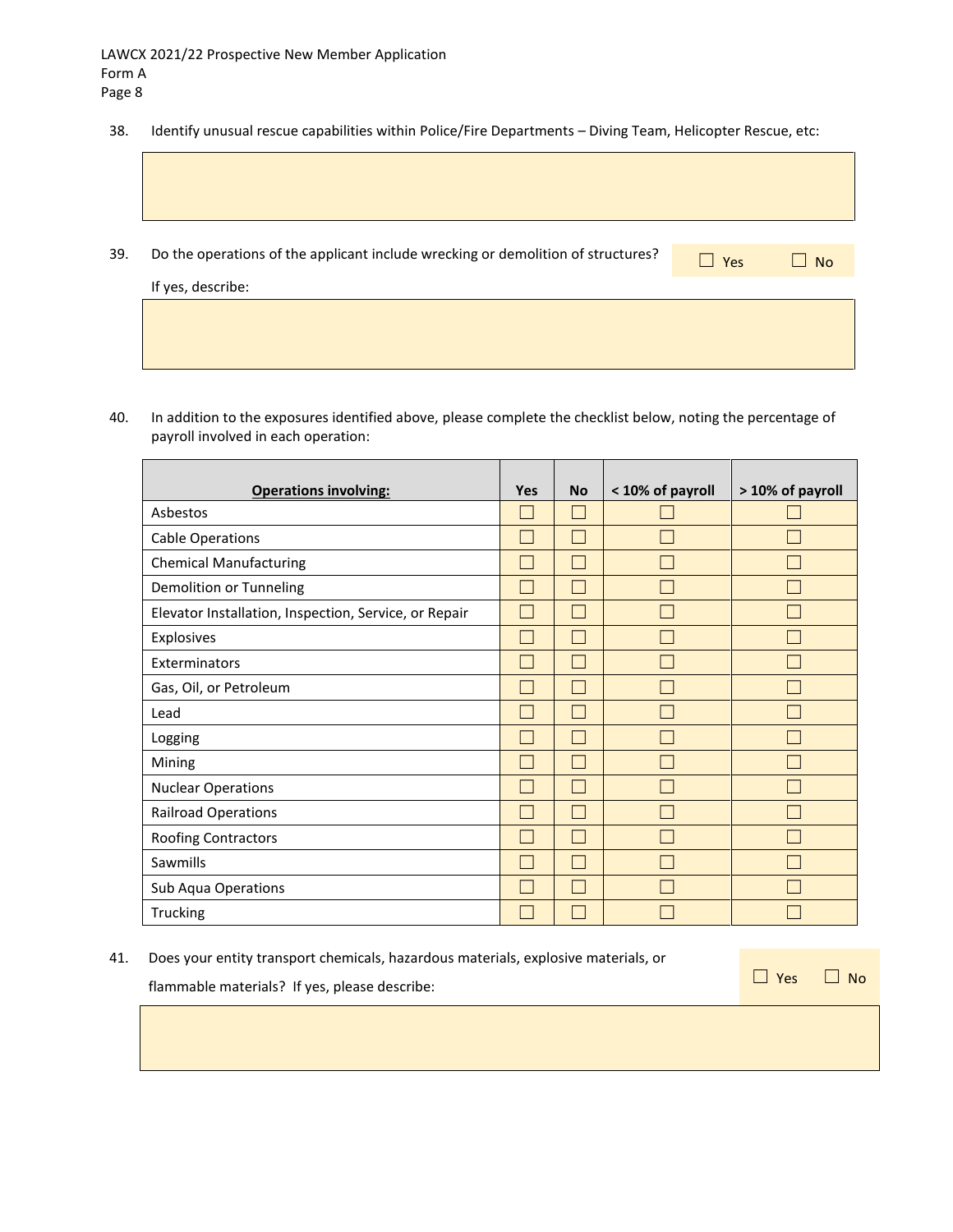- 42. Please furnish information on any substantial or unusual changes (increase or decrease) in operations/departments under consideration that are planned or have taken place in the last five years:
- 43. Do you conduct periodic fire and emergency evacuation drills?  $\Box$  Yes  $\Box$  Yes  $\Box$  No

If yes, please briefly describe the procedures to account for all employees in the event of an emergency evacuation.

44. Do you have guidelines for handling suspicious mail and packages?  $□$  Yes  $□$  No

45. Will your claims be handled in-house or by a third-party claims administrator (TPA)?  $\Box$  TPA  $\Box$  In-House

- A) If by a TPA, provide name of firm: B) Address: C) How long has your entity been with this firm? D) If less than three years, please list prior TPA or insurance company: E) If applying as a new member of LAWCX, a copy of the current contract with the claims administrator is required.
- 46. If your entity is a city, county, etc., please complete the following:
	- A) Describe the status of your management team:
		- i) Who represents the entity with respect to risk management?

| B) |     | Describe the political climate within the entity:                                 |            |                             |
|----|-----|-----------------------------------------------------------------------------------|------------|-----------------------------|
|    | i)  | Has there been stability within your entity?                                      | $\Box$ Yes | l I No                      |
|    | ii) | Has the entity been faced with any divisive issues during the past five<br>years? | $\Box$ Yes | $\overline{\phantom{a}}$ No |
|    | ii) | If yes, please explain below:                                                     |            |                             |
|    |     |                                                                                   |            |                             |
|    | iv) | If yes, were these issues resolved?                                               | l l Yes    | l No                        |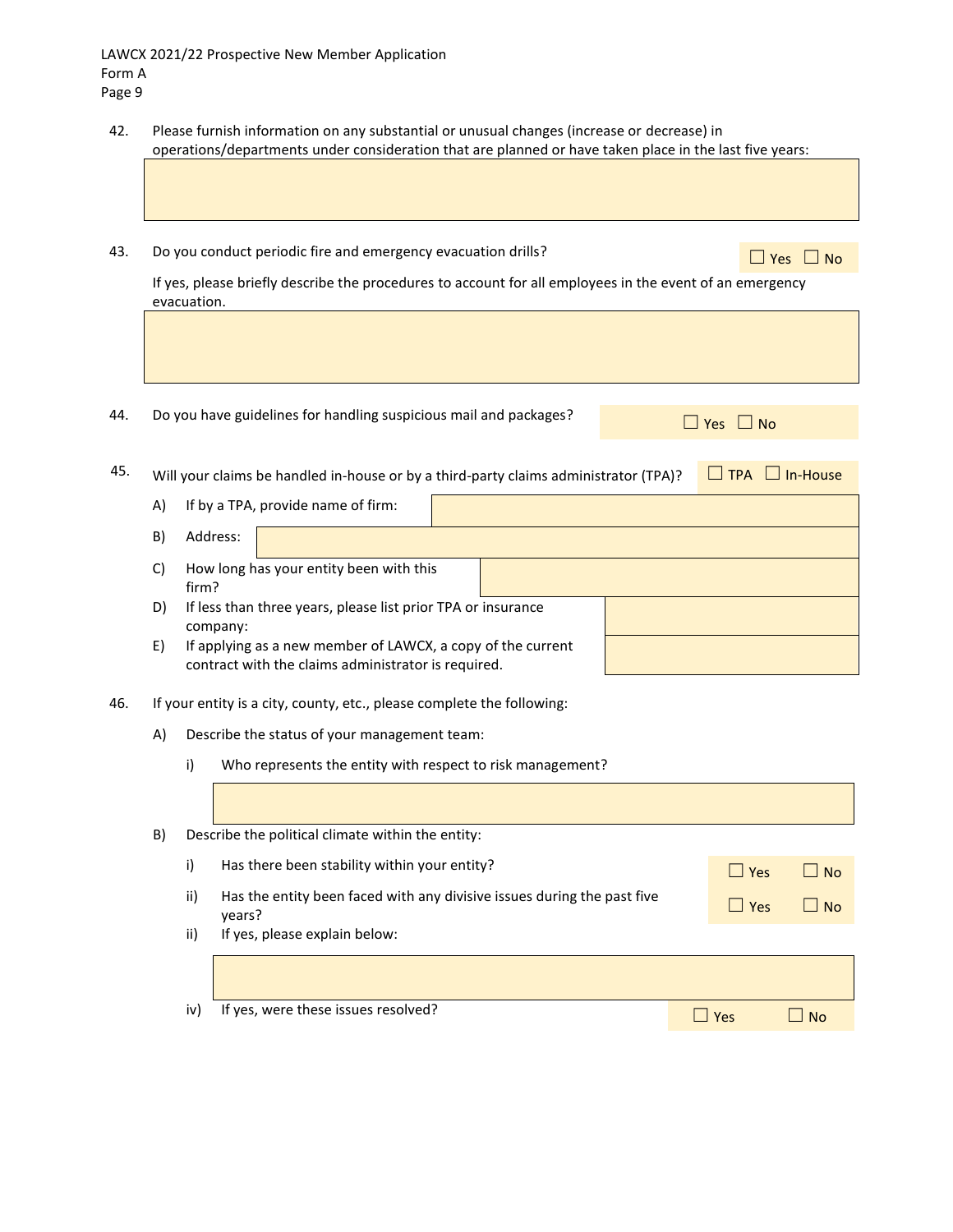- 47. If your entity is a JPA, please complete the following:
	- A) Describe the status of your management team:
		- i) What is the makeup of the Board?
		- ii) How is the membership represented on the Board?
		- iii) What is the primary position Board members hold within their respective entities?
		- iv) Are staff JPA employees or contract employees?
		- v) How does staff interact with the Board?
	- B) Describe the political climate within the entity:

| i)   | Has there been stability within your entity?                                   | $\Box$ Yes | $\Box$ No          |
|------|--------------------------------------------------------------------------------|------------|--------------------|
| ii)  | Has the entity been faced with any divisive issues during the past five years? | $\Box$ Yes | l INo              |
| iii) | If yes, were these issues resolved?                                            | $ $ Yes    | l I No             |
| iv)  | Has there been turnover within the Board outside of ordinary attrition?        | $\Box$ Yes | $\vert$ $\vert$ No |
| v)   | Have the dynamics of the membership changed over the past few years?           | $\Box$ Yes | $\Box$ No          |
| vi)  | How many members have left the JPA over the past three years?                  |            |                    |
|      |                                                                                |            |                    |
| vii) | Are any members currently considering withdrawal?                              | $\Box$ Yes | No.                |
|      |                                                                                |            |                    |

- 48. List other JPAs of which you are a member:
- 49. If your entity was formerly a member of a JPA, please indicate why your entity has terminated membership in that JPA: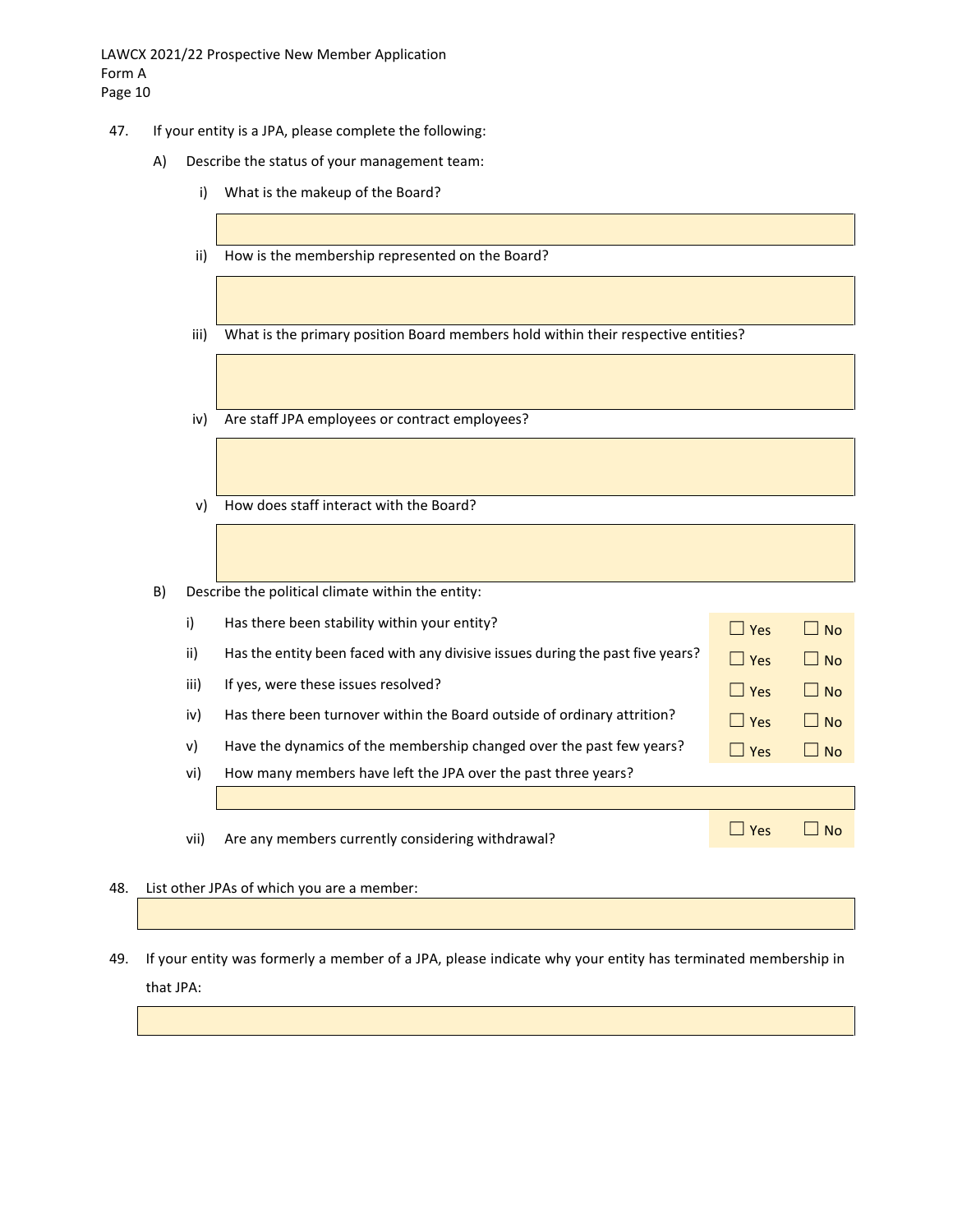LAWCX 2021/22 Prospective New Member Application Form A Page 11

*I certify that I am duly authorized to sign this application on behalf of the entity described above and that this application and all of its information and attachments are true, accurate, and complete.*

| Signature            | Date |                                     |
|----------------------|------|-------------------------------------|
| Name                 |      |                                     |
|                      |      |                                     |
| Title                |      |                                     |
| <b>Email Address</b> |      |                                     |
| FOR USE BY LAWCX:    |      |                                     |
| Date Received        |      | Date Approved by Underwriting Comm. |
|                      |      |                                     |

Date Approved by Board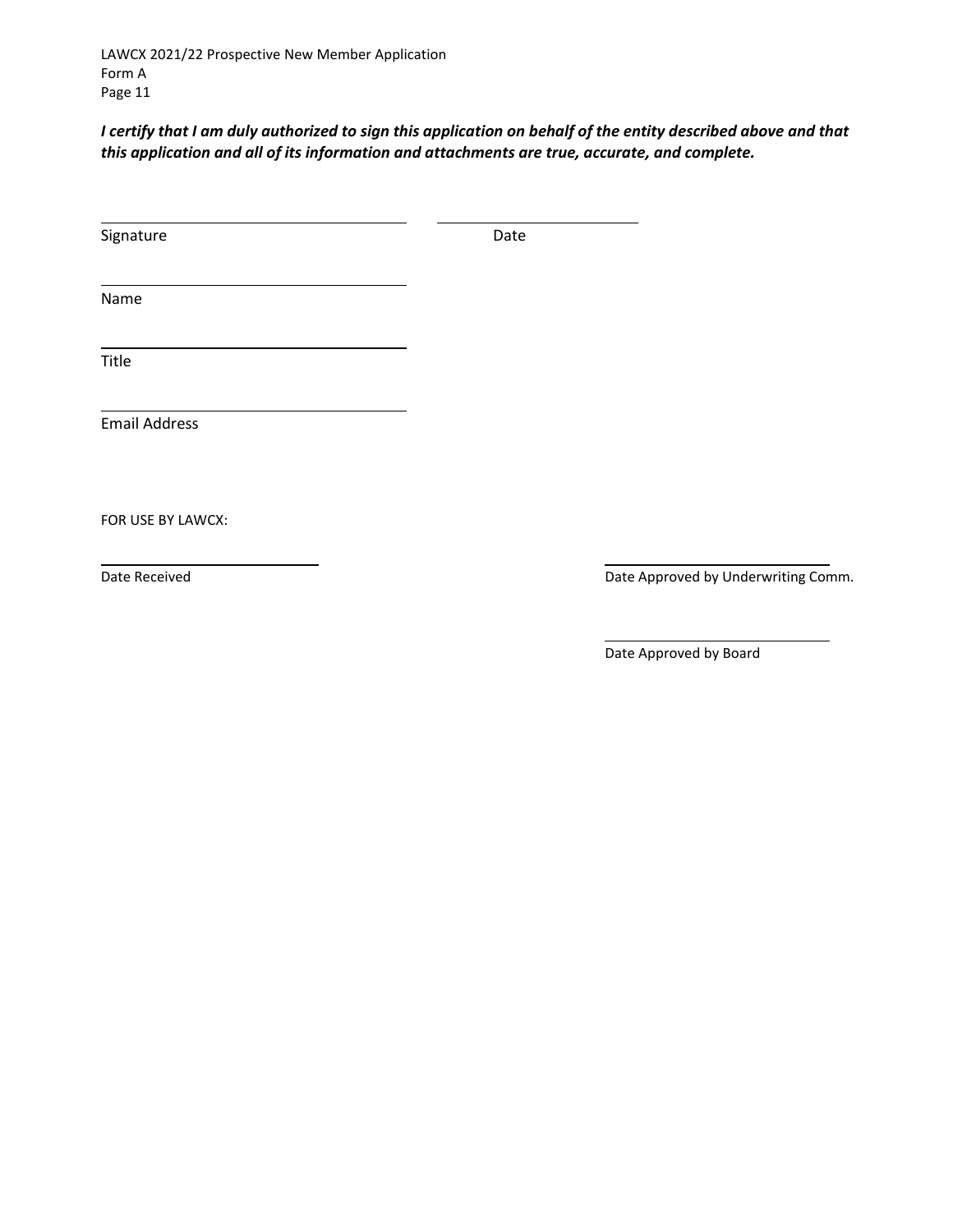# **ATTACHMENT 1**

# **Request for Detail Information – Universal Electronic Loss Data Submission Workers' Compensation Claims Information Specifications**

The data outlined in this request will be utilized for the member's and excess carrier's underwriting process, loss analysis, benchmarking, and actuarial study. **Please provide an electronic data file in Microsoft Excel format**. If you are submitting data for more than one member, please combine the data into one Excel file. The requested file is a data file only, and should not contain any formatting, macros, formulas, hidden columns or rows, report headers, blank rows, or any other Excel "features". Files will be accepted in Excel 1997-2003, 2007-2009, and 2010 formats.

If you need any help generating the loss data file in the required format, please contact the Bickmore IS team at (916) 244-1100.

When compiling your data, please pay careful attention to the following:

- Data must be evaluated as of the last day of the month being reported.
- If the data is being provided for a Joint Powers Authority (JPA), please use the member/entity's name in the Entity Name Field (described below) and not just the JPA's name.
- Workers' compensation claims data should be provided for the entire claim history all the years you maintain in your risk management/claimsinformation system.
- Workers' compensation claims data transferred from any prior third party administrators (TPA) shall be incorporated into the data submission.
- Loss amounts should include the full amount of the claim and not be limited to any excess insurance recovery (please do not cap payment, reserve, or recovery amounts).
- Losses should be detailed on a per claim basis.
- The file should include all open and closed workers' compensation claims including "Incident Only" (also known as "Information Only", "Record Only", or "Notice Only") and "First Aid" claims. Incident Only and First Aid claims must be identified using the "Claim Type" field (described below.)
- Medical Management, Bill Review, and/or Cost Containment fees incurred prior to July 1, 2012 should be included in the individual claim paid and reserved medical loss amounts rather than as a separate claim record. Claims coded as "Bill Review", "Cost Containment", "Dummy", or "Ouch" will not be accepted.
- Medical Management, Bill Review, and/or Cost Containment fees incurred after July 1, 2012 should be included in the individual claim paid and reserved ALAE loss amounts rather than as a separate claim record. Claims coded as "Bill Review", "Cost Containment", "Dummy", or "Ouch" will not be accepted.
- For claims involving Labor Code (LC) 4850 and LC 4856 benefits, please be sure to include the claim information and show separately any payments and reserves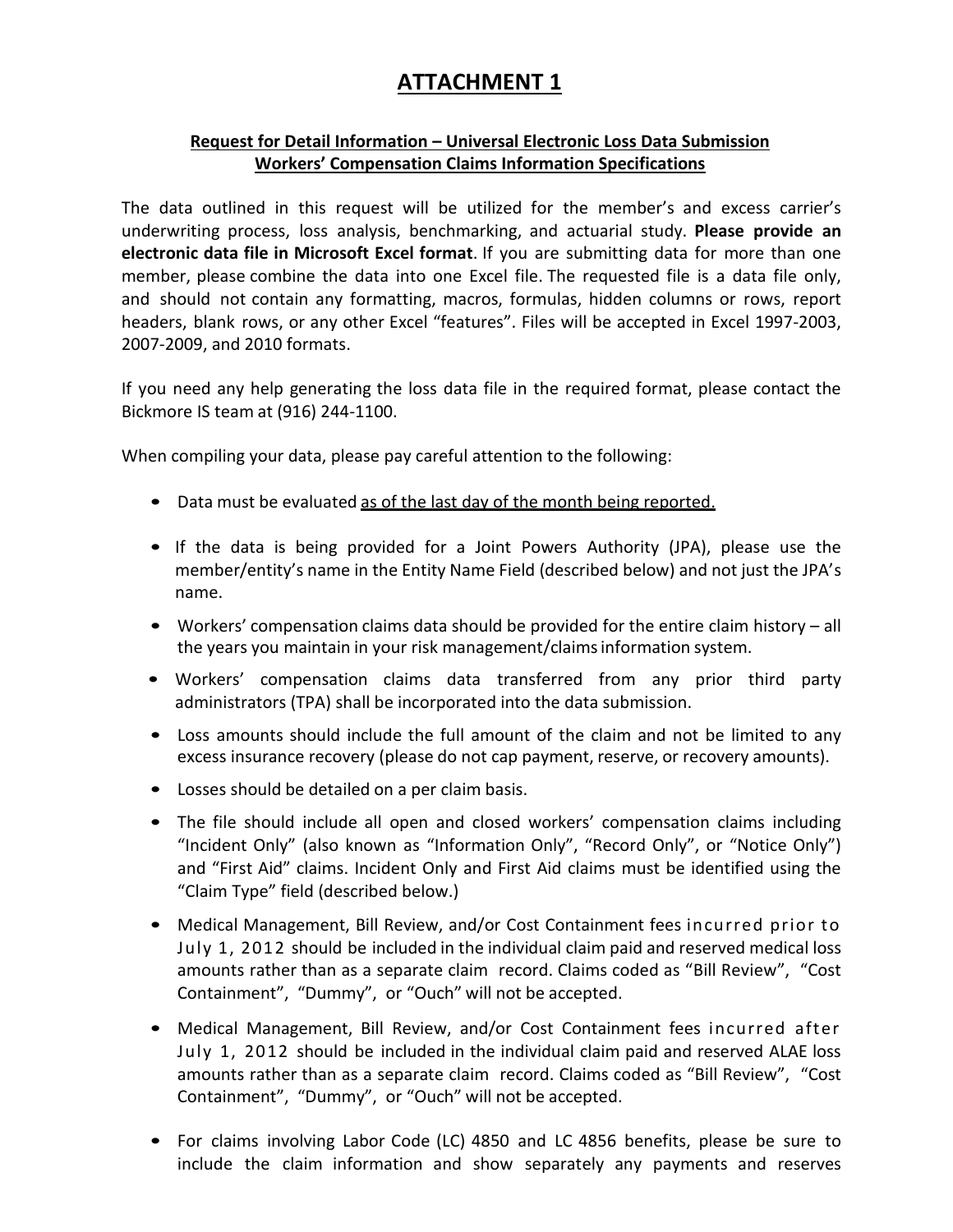specifically designated for LC 4850 and LC 4856 ("Paid 4850" and "Reserve 4850"). Do not include these amounts in the "Paid Indemnity" or "Reserve Indemnity" columns.

- Closed claims cannot have reserve amounts included. By definition, a closed claim cannot have case reserves. Therefore, closed claims with reserve amounts will not be accepted.
- All paid, reserve, and incurred amounts must be "positive" numbers. A negative amount may be listed only if it pertains to a subrogation or excess recovery ("Subro Recovery Amount" and "Excess Recovery Amount").
- Per the group's governing documents, members are required to submit loss data. If the data is not submitted in a timely fashion, the member may be penalized. Please note that if the data is not submitted in the proper format or the record layout does not match the following criteria the submission will not be accepted. Should the submission be rejected, the member may be penalized.

## **ELECTRONIC DATA FILE LAYOUT**

This information will only be accepted via the LAWCX web site [\(http://www.lawcx.org\)](http://www.lawcx.org/) or via our Secure Insurance data transfer web site accessible at [https://si.brsrisk.com.](https://si.brsrisk.com/) Please do not send files through the e-mail system. You may use whichever site you prefer.

To upload the files using the LAWCX site, go to "Data Submission" on the main menu [\(http://www.lawcx.org/DataSubmission.aspx](http://www.lawcx.org/DataSubmission.aspx)) and click on "Enter". Follow the instructions listed to upload the loss data file(s). To use the LAWCX site you must already have site login credentials which should have been previously provided to you. If you do not have credentials, or have forgotten your user ID or password, please contact the Bickmore Information Services Team at (916) 244-1100 for assistance.

To upload the files using Secure Insurance [\(https://si.brsrisk.com\)](https://si.brsrisk.com/) (*note that this is an SSL (secure) site and the prefix is https and not http*), login to the site using your e-mail address and password. If you have not previously used the site, you can easily register by clicking on the registration link [\(https://si.brsrisk.com/secureinsurance/UserRegister.do\)](https://si.brsrisk.com/secureinsurance/UserRegister.do) on the home page and following the registration instructions. LAWCX files sent using Secure Insurance should be delivered to <u>lawcxdata@bickmore.net</u>. If you need any assistance registering or submitting the data, please contact Bickmore at (916) 244-1100.

If for any reason you are unable to use either of the data transfer sites, please contact us for alternative electronic transfer solutions, or you can send the data via CD or DVD media through overnight shipping or the U.S. mail.

Please utilize the following specifications when submitting your information to us. Each record must consist of the 65 data fields described below. If there is no data for a specific field, please indicate by leaving blank (null); do not use spaces, "NULL", "UNKNOWN", or "  $/$   $/$  " as placeholders. Note that only fields 3 (Location Name), 7 (Claimant First Name), 11 (Occupation Code), and 39 (Date Closed) can be left blank, and only under specific circumstances. All numeric (amount) fields must be coded as a dollar amount. If there is no amount, code as "\$0.00"; do not leave blank. If using dollar signs ("\$") and/or commas (",") in a loss amount field causes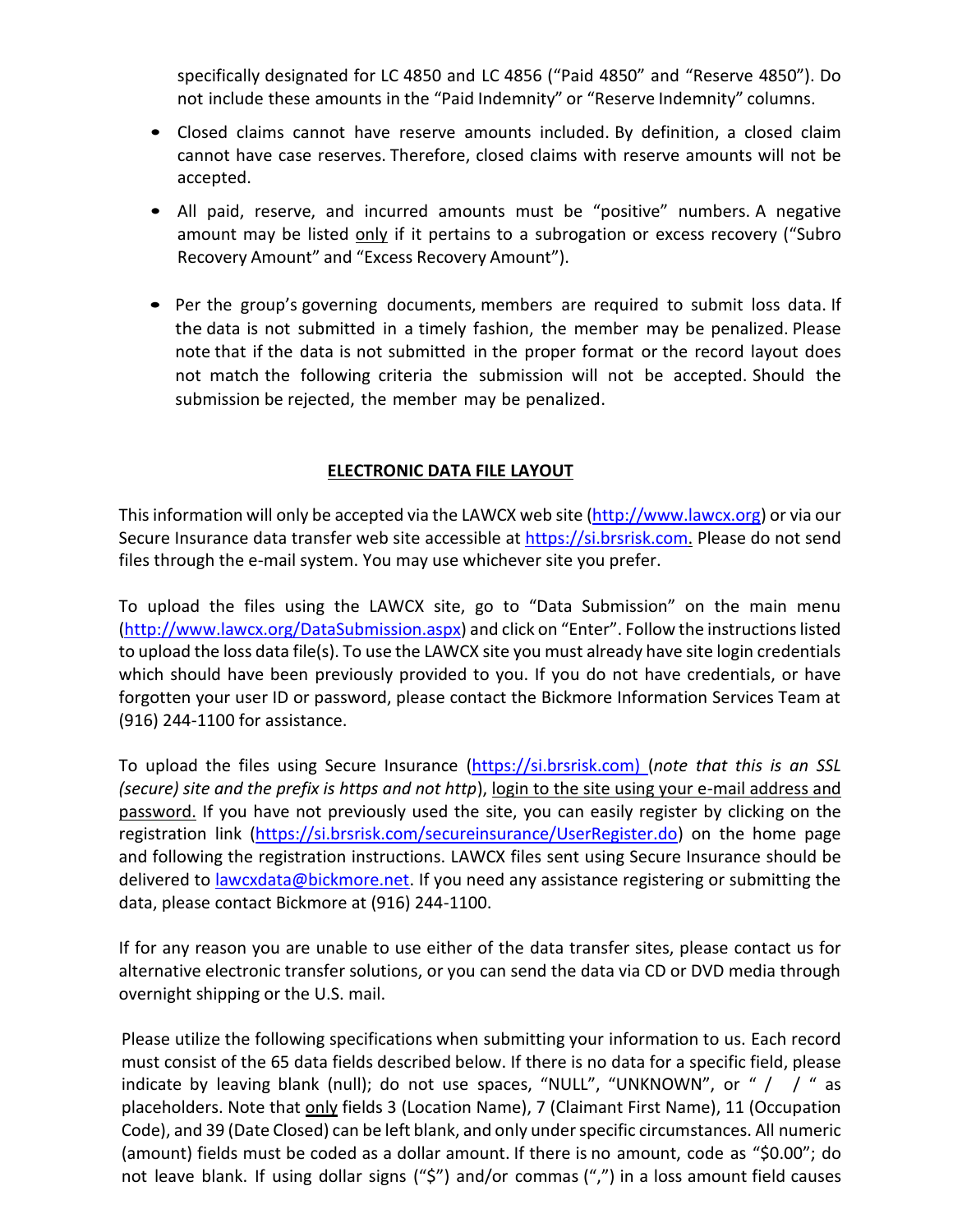problems with your submission process, they can be omitted. The first row of the file must contain a header identifying the columns *exactly* as specified below. If using spaces (" ") in column names causes problems with your submission process, you may substitute underscores ("\_") instead.

A template of the file with the correct header and a sample claim row is attached for your use/information. These specifications and the sample template are also available for download at the secure data transfer site.

## **SPECIFICATIONS:**

|     | No. Field Name               | <b>Format</b> | <b>Description</b>                                                                                                                                                                                                                                          |
|-----|------------------------------|---------------|-------------------------------------------------------------------------------------------------------------------------------------------------------------------------------------------------------------------------------------------------------------|
| 1.  | <b>Evaluation Date</b>       |               | mm/dd/yyyy The date the loss data was evaluated, which<br>should always be the last day of the month being<br>reported                                                                                                                                      |
| 2.  | <b>Entity Name</b>           | text (80)     | Name of the member entity, district, or<br>employer. For members of a JPA or group, this<br>field should contain the member/entity name,<br>not the name of the JPA or group. The individual<br>employer/entity name will be used to determine<br>the group |
| 3.  | <b>Location Name</b>         | text (80)     | Name of the claimant's assigned location,<br>building, facility, school, or division (if the same<br>as Department Name, then leave blank). Do not<br>include location numbers                                                                              |
| 4.  | <b>Department Name</b>       | text (80)     | Name of the claimant's department. Do not<br>include department numbers                                                                                                                                                                                     |
| 5.  | Claim Number                 | text (40)     | Claim or file number                                                                                                                                                                                                                                        |
| 6.  | <b>Original Claim Number</b> | text (40)     | If the claim has been transferred from another<br>TPA or entity, or is the excess or pool layer loss<br>amount on another claim, include the original<br>claim or file number. Otherwise code the same<br>as 5 (Claim Number) above                         |
| 7.  | <b>Claimant First Name</b>   | text (40)     | First name of the claimant. Must be mixed case<br>and only include the claimant's first name                                                                                                                                                                |
| 8.  | <b>Claimant Last Name</b>    | text (40)     | Last name of the claimant. Must be mixed case<br>and not include the claimant's first name                                                                                                                                                                  |
| 9.  | Date of Birth                |               | mm/dd/yyyy Claimant's date of birth                                                                                                                                                                                                                         |
| 10. | Gender                       | text $(1)$    | Claimant's gender. Code F for female or M for<br>male                                                                                                                                                                                                       |
| 11. | Occupation                   | text (40)     | Job title of claimant at time of injury/illness                                                                                                                                                                                                             |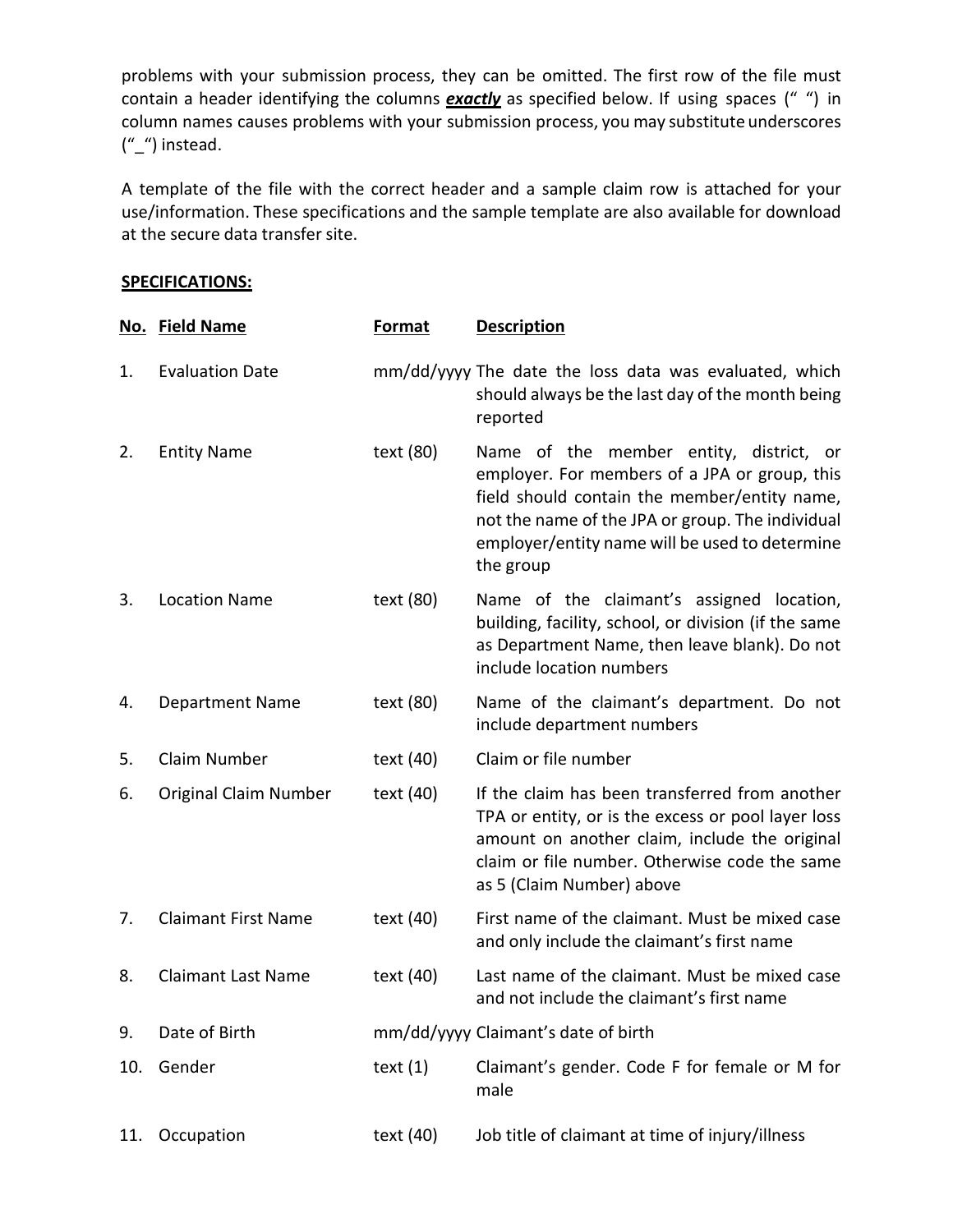|     | 12. Safety Flag          | text $(1)$ | Code "Y" if the claimant is eligible for full salary<br>benefits under Labor Codes (LC) 4850 and 4856<br>or "N" if not                                                                                                                                                                    |
|-----|--------------------------|------------|-------------------------------------------------------------------------------------------------------------------------------------------------------------------------------------------------------------------------------------------------------------------------------------------|
|     | 13. Class Code           | text $(4)$ | NCCI standard class code based on claimant's<br>occupation at time of injury/illness. (If the code<br>is not captured, then leave blank.)                                                                                                                                                 |
|     | 14. Date of Hire         |            | mm/dd/yyyy Claimant's hire date                                                                                                                                                                                                                                                           |
|     | 15. Avg. Weekly Wages    | \$#,###.## | Average weekly wages at time of injury/illness. If<br>unknown, code \$0.00                                                                                                                                                                                                                |
| 16. | Claim Type               | text $(2)$ | Code as IO = Incident (or Record or Notice) Only,<br>$FA = First$ Aide, MO = Medical Only, TD =<br>Temporary Disability, PP = Permanent Partial<br>Disability, PT = Permanent Total Disability<br>$(100%)$ , DC = Death Claim, or FM = Future<br>Medical. No other codes will be accepted |
|     | 17. PD Rating            | ###.##     | Percentage of rating established by the TPA,<br>State, or independent rater                                                                                                                                                                                                               |
| 18. | <b>PD Amount</b>         | \$#,###.## | Amount of PD associated with percentage of<br>rating established by the TPA, State, or<br>independent rater                                                                                                                                                                               |
|     | 19. Settlement Type      | text $(2)$ | Code as $CR = Compromise$ and Release, $FA =$<br>Findings and Award, ST = Stipulated Award, OS =<br>Other Settlement Type, NS = Not Settled. No<br>other codes will be accepted                                                                                                           |
|     | 20. Settlement Amount    | \$#,###.## | Amount of settlement agreed by all parties and<br>approved by a WCAB judge                                                                                                                                                                                                                |
|     | 21. Settlement Date      |            | mm/dd/yyyy Date judge approved settlement                                                                                                                                                                                                                                                 |
|     | 22. FM Award Flag        | text $(1)$ | Code "Y" if the claim will remain open to monitor<br>future medical care or "N" if the claimant is not<br>entitled to future medical care                                                                                                                                                 |
| 23. | Cause of Loss Code       | text $(3)$ | Alphanumeric Cause of Loss code                                                                                                                                                                                                                                                           |
| 24. | <b>Cause Description</b> | text (80)  | Ex.: Fall. Only include description (no codes<br>accepted)                                                                                                                                                                                                                                |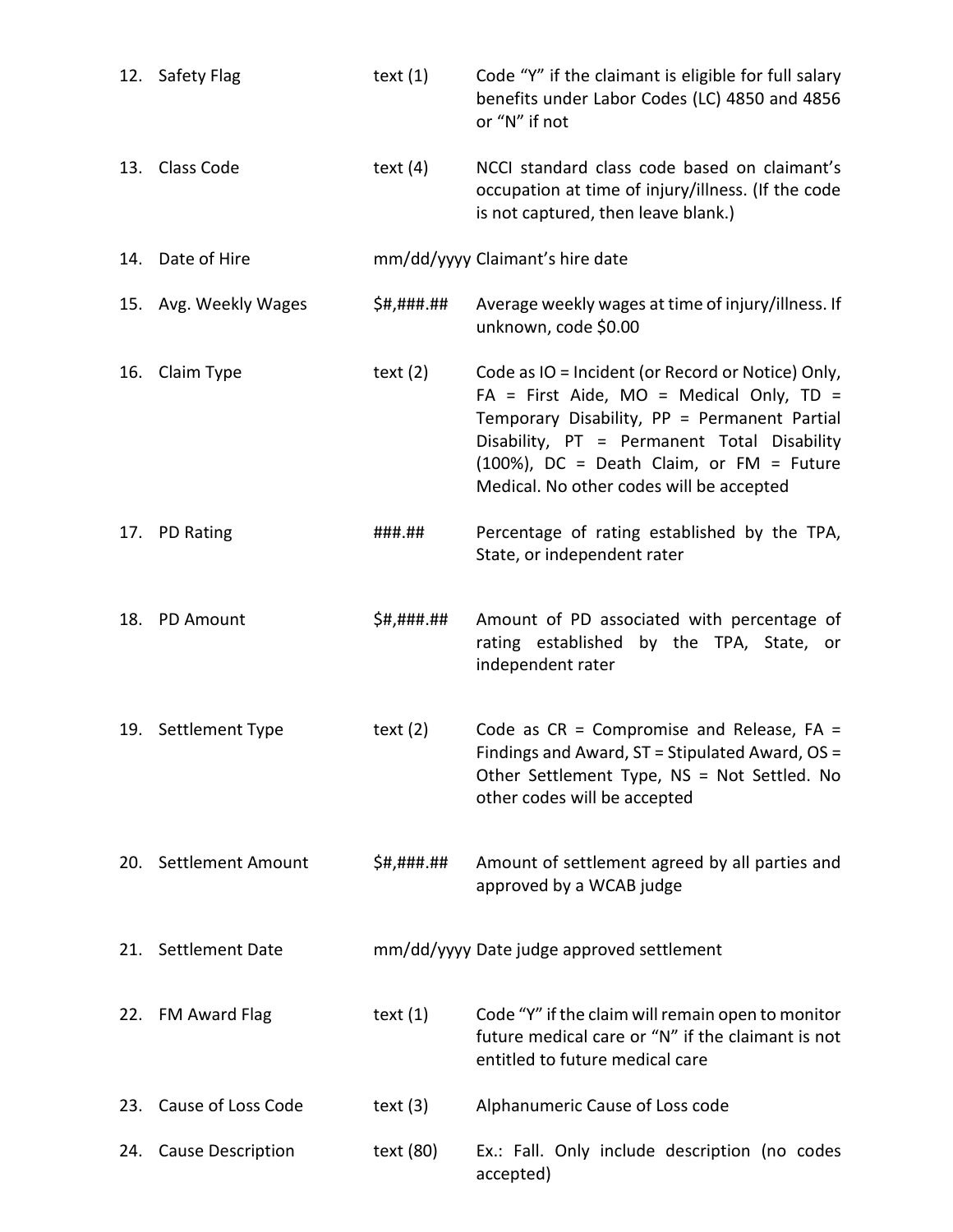| 25. | Nature of Injury Code        | text $(3)$      | Alphanumeric Nature of Injury code                                                                                                                                                                                                                     |
|-----|------------------------------|-----------------|--------------------------------------------------------------------------------------------------------------------------------------------------------------------------------------------------------------------------------------------------------|
| 26. | <b>Injury Description</b>    | text (80)       | Ex.: Sprain. Only include description (no codes<br>accepted)                                                                                                                                                                                           |
| 27. | <b>Body Part Code</b>        | text $(3)$      | Alphanumeric Body Part code                                                                                                                                                                                                                            |
| 28. | <b>Body Part Description</b> | text (80)       | Ex.: Foot. Only include description (no codes<br>accepted)                                                                                                                                                                                             |
| 29. | <b>Text Description</b>      | text (255)      | Free form text description of the claim. This field<br>should list the actual description of the injury or<br>event as listed by the employer. Do not include<br>quotes ('), double quotes ("), or carriage return<br>or end-of-line characters (CRLF) |
| 30. | <b>Fatality Flag</b>         | text $(1)$      | Code "Y" if the injury or illness caused or<br>allegedly caused the claimant's death or "N" if it<br>did not                                                                                                                                           |
| 31. | Litigated Flag               | text $(1)$      | Code "Y" if the claimant is or was represented by<br>an attorney or the employer retained legal<br>representation at any time or "N" if there are no<br>attorneys involved                                                                             |
| 32. | <b>Accepted Date</b>         |                 | mm/dd/yyyy Date the claim or a portion of the claim is<br>accepted                                                                                                                                                                                     |
| 33. | Delayed Date                 |                 | mm/dd/yyyy Date the claim or a portion of the claim was once<br>or is currently delayed                                                                                                                                                                |
| 34. | <b>Denied Date</b>           |                 | mm/dd/yyyy Date the claim or a portion of the claim is denied                                                                                                                                                                                          |
| 35. | Date of Loss                 |                 | mm/dd/yyyy Date the incident, injury, or illness occurred or<br>was alleged. If cumulative trauma is alleged, the<br>date of injury shall be listed as the last date of<br>the injurious exposure                                                      |
| 36. | Date Reported                |                 | mm/dd/yyyy Date claim was reported by the claimant to his<br>or her employer. Also known as date of<br>knowledge                                                                                                                                       |
| 37. | Date Received                |                 | mm/dd/yyyy Date claim was received/reported to the claims<br>administrator/adjuster                                                                                                                                                                    |
| 38. | Date Entered                 | mm/dd/yyyy Date | claim<br>entered<br>the<br>risk<br>was<br>into<br>management/claims information system. Also                                                                                                                                                           |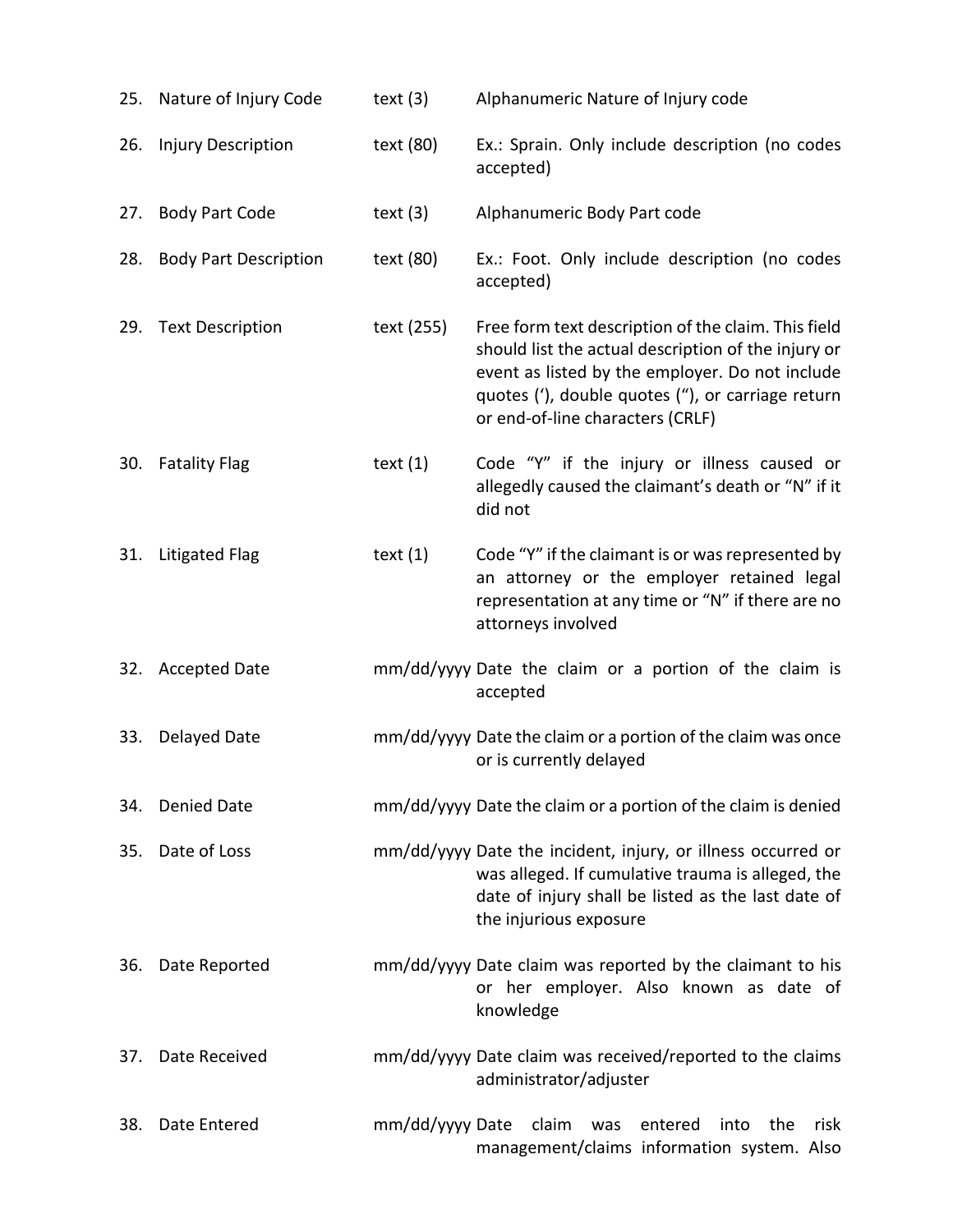|     |                          |            | known as system date, open date, or registration<br>date                                                                                                                                                                                                                      |
|-----|--------------------------|------------|-------------------------------------------------------------------------------------------------------------------------------------------------------------------------------------------------------------------------------------------------------------------------------|
| 39. | Date Closed              |            | mm/dd/yyyy Date this claim was closed (if not closed then<br>leave blank)                                                                                                                                                                                                     |
| 40. | <b>Status</b>            | text $(2)$ | Code as follows: $OP = Open$ , $CL = Closed$ , $RO =$<br>Re-opened, RC = Re-closed. No other codes will<br>be accepted                                                                                                                                                        |
| 41. | Paid TD                  | \$#,###.## | Amount paid to date on the claim for temporary<br>benefits (does not include amount paid per LC<br>4850 and 4856 or Vocational Rehabilitation<br>(VR)/supplemental job displacement benefits<br>(SJDB)                                                                        |
| 42. | Paid PD                  | \$#,###.## | Amount paid to date on the claim for permanent<br>benefits                                                                                                                                                                                                                    |
| 43. | Paid 4850                | \$#,###.## | Amount paid to date for losses/injuries to public<br>safety officers per LC 4850 and 4856. Do not<br>include amount in field 41 (Paid TD)                                                                                                                                     |
|     | 44. Paid Other Indemnity | \$#,###.## | Amount paid to date for other indemnity<br>benefits not including TD, PD, or LC 4850<br>benefits. This includes death benefits and/or<br>penalties                                                                                                                            |
| 45. | <b>Paid Medical</b>      | \$#,###.## | Amount paid to date for medical benefits and<br>medical management fees (bill review, nurse<br>case management, utilization review incurred<br>prior to 07/01/12)                                                                                                             |
| 46. | Paid VR/SJDB             | \$#,###.## | Amount paid to date for VR/SJDB                                                                                                                                                                                                                                               |
| 47. | Paid ALAE                | \$#,###.## | Amount paid to date for all non-legal expenses<br>(fees for copy service, surveillance/sub rosa,<br>interpreters, indexing, witnesses, investigations,<br>and expenses incurred after 06/30/12 for bill<br>review, nurse case management, and utilization<br>review services) |
| 48. | Paid Legal Expenses      | \$#,###.## | Amount paid to date for legal expenses (fees for<br>defense attorney and depositions)                                                                                                                                                                                         |
| 49. | <b>Total Paid</b>        | \$#,###.## | Total paid on this claim to date. Must total the<br>sum of fields 41+42+43+44+45+46+47+48                                                                                                                                                                                     |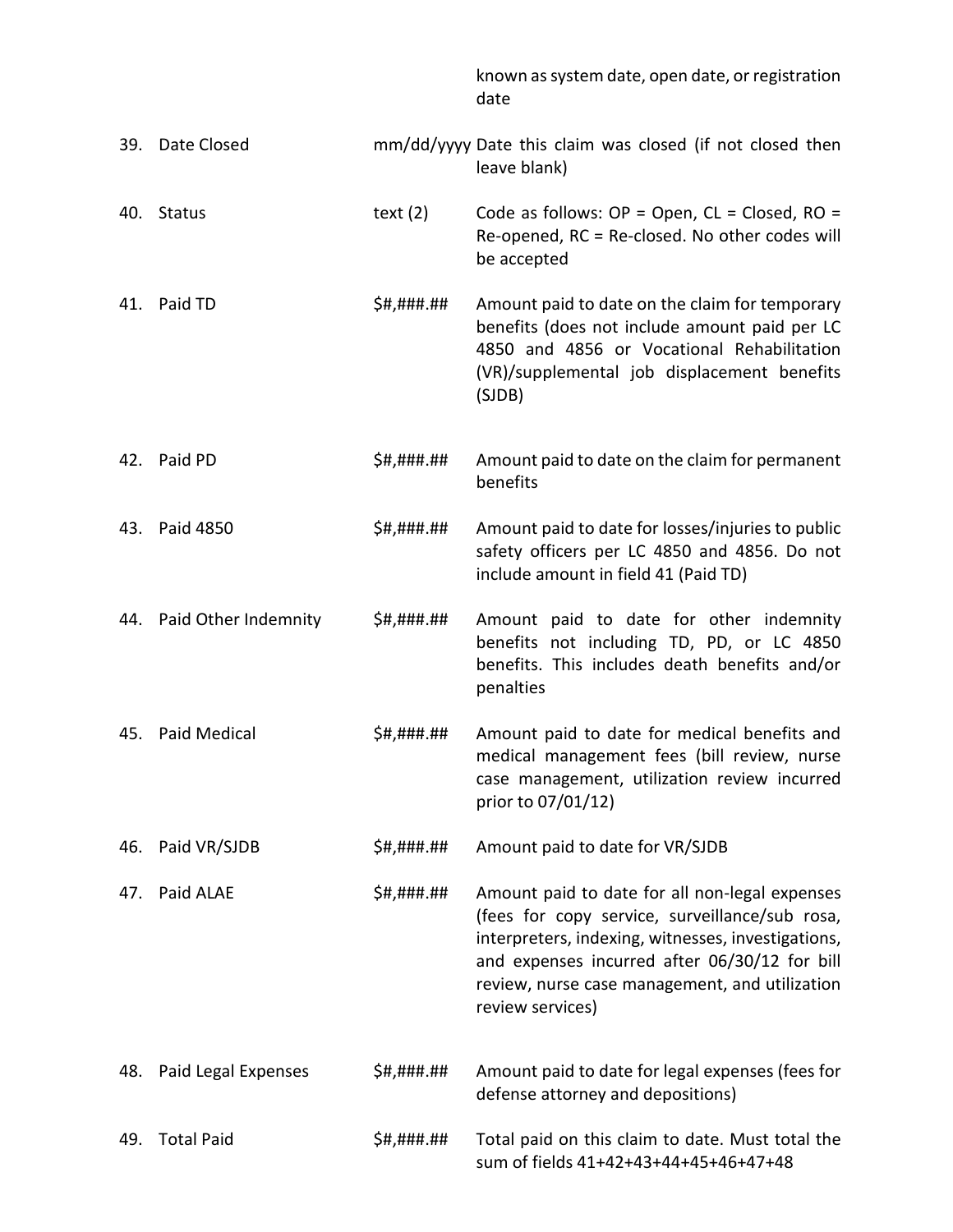| 50. | <b>Reserved TD</b>                  | \$#,###.## | Current case reserve for only temporary benefits<br>(does not include amount reserved per LC 4850<br>and 4856 or VR/SJDB)                                                                                                                                                   |
|-----|-------------------------------------|------------|-----------------------------------------------------------------------------------------------------------------------------------------------------------------------------------------------------------------------------------------------------------------------------|
| 51. | <b>Reserved PD</b>                  | \$#,###.## | Current case reserve for only permanent<br>benefits (does not include amount reserved per<br>LC 4850 and 4856 or VR/SJDB)                                                                                                                                                   |
| 52. | Reserved 4850                       | \$#,###.## | Current case reserves for losses/injuries to<br>public safety officers per LC 4850 and 4856. Do<br>not include this amount in field 50 (Reserved TD)                                                                                                                        |
| 53. | Reserved Other Indemnity \$#,###.## |            | Current case reserves for other indemnity<br>benefits not including TD, PD, or LC 4850 and<br>4856 benefits. This includes death benefits<br>and/or penalties                                                                                                               |
| 54. | <b>Reserved Medical</b>             | \$#,###.## | Current case reserve for medical benefits and<br>medical management fees (bill review, nurse<br>case management, utilization review incurred<br>prior to 07/01/12)                                                                                                          |
| 55. | Reserved VR/SJDB                    | \$#,###.## | Current case reserve amount for VR/SJDB                                                                                                                                                                                                                                     |
| 56. | <b>Reserved ALAE</b>                | \$#,###.## | Current case reserves for non-legal expenses<br>(fees for copy service, surveillance/sub rosa,<br>interpreters, indexing, witnesses, investigations,<br>and expenses incurred after 06/30/12 for bill<br>review, nurse case management, and utilization<br>review services) |
|     | 57. Reserved Legal Expense          | \$#,###.## | Current case reserves for legal expenses (fees for<br>depositions and defense attorney)                                                                                                                                                                                     |
| 58. | <b>Total Reserved</b>               | \$#,###.## | Total current case reserves on this claim. Must<br>of<br>fields<br>total<br>the<br>sum<br>50+51+52+53+54+55+56+57                                                                                                                                                           |
| 59. | <b>Total Incurred</b>               | \$#,###.## | Total Incurred losses for this claim. This amount<br>shall be exclusive of any subro or excess<br>recovery amounts. Must total the sum of fields<br>49 (Total Paid) and 58 (Total Reserved)                                                                                 |
| 60. | <b>Subrogation Recovery</b>         | \$#,###.## | Amount recovered for subrogation recovery on<br>this claim file. This amount shall not be deducted<br>from the paid to date, reserve, or total incurred<br>amounts                                                                                                          |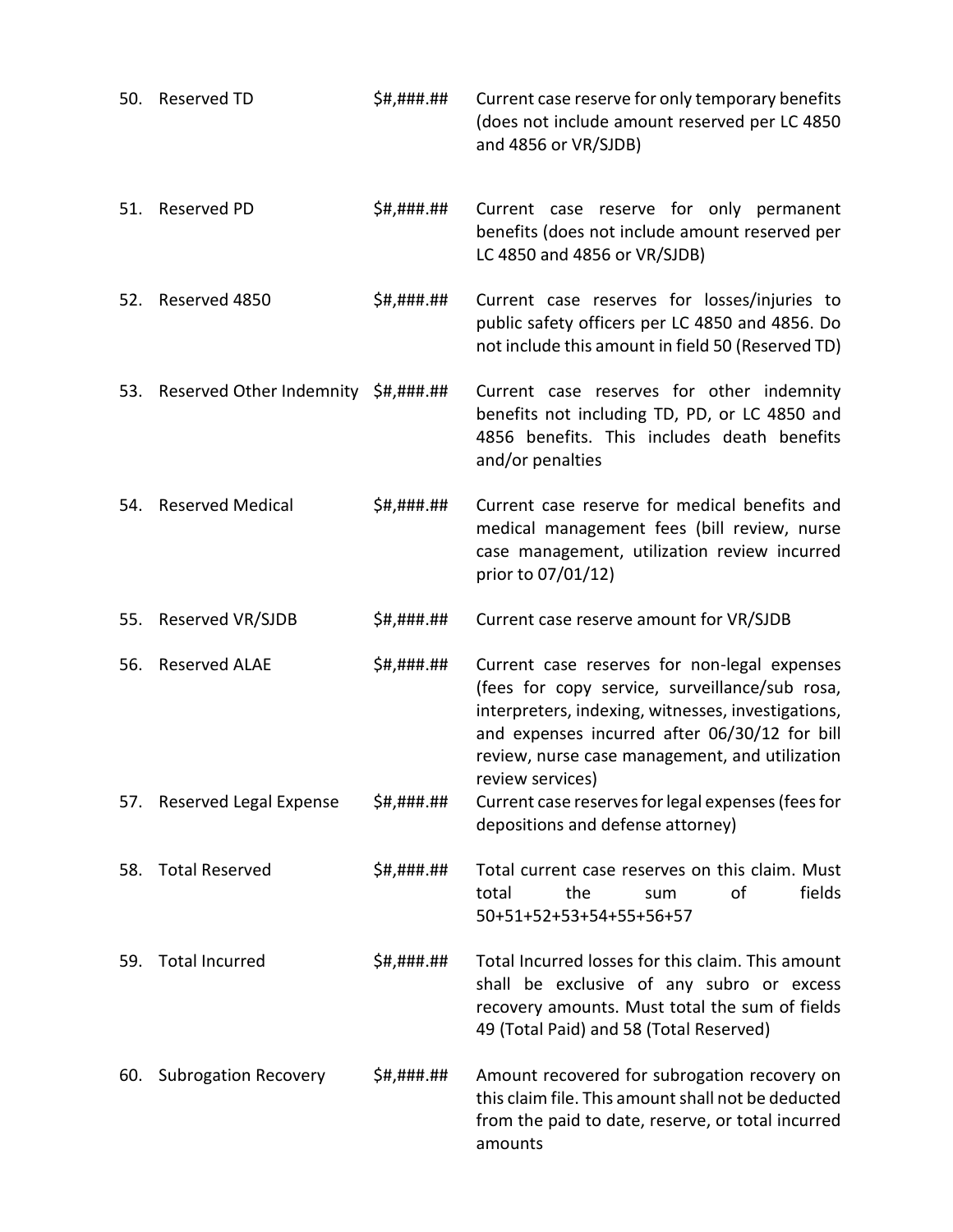|     | 61. Excess Recovery   | \$#,###.## | Amount recovered from excess carrier on this<br>claim file. This amount shall not be deducted<br>from the paid to date, reserve, or total incurred<br>amounts                                     |
|-----|-----------------------|------------|---------------------------------------------------------------------------------------------------------------------------------------------------------------------------------------------------|
| 62. | 4850 Days Paid        | #,###      | Number of LC 4850/4856 days paid. Code as "0"<br>if none has been paid. This field will contain the<br>number of days and not the amount of benefits<br>paid to the claimant per LC 4850 and 4856 |
| 63. | Mod. Duty Days Worked | #,###      | Number of modified duty days claimant worked.<br>Code as "0" if none worked. This field will<br>contain the number of days and not the amount<br>of salary paid to the claimant                   |
| 64. | <b>OSHA Days Paid</b> | #,###      | Number of OSHA days paid. Code as "0" if none<br>paid. This field will contain the number of days<br>and not the amount of temporary disability<br>benefits paid to the claimant                  |
| 65. | <b>TD Days Paid</b>   | #,###      | Number of temporary disability days paid. Code<br>as "0" if none paid. This field will contain the<br>number of days and not the amount of TD<br>benefits paid                                    |
| 66. | Mod. Duty Days Worked | #,###      | Number of modified duty days claimant worked.<br>Code as "0" if none worked. This field will<br>contain the number of days and not the amount<br>of salary paid to the claimant                   |
|     | 67. OSHA Days Paid    | #,###      | Number of OSHA days paid. Code as "0" if none<br>paid. This field will contain the number of days<br>and not the amount of temporary disability<br>benefits paid to the claimant                  |
| 68. | <b>TD Days Paid</b>   | #,###      | Number of temporary disability days paid. Code<br>as "0" if none paid. This field will contain the<br>number of days and not the amount of TD<br>benefits paid                                    |
| 69. | Examiner              | text (80)  | Current Examiner or Adjuster Full Name                                                                                                                                                            |

*Paper loss runs and/or Adobe Acrobat files are not acceptable*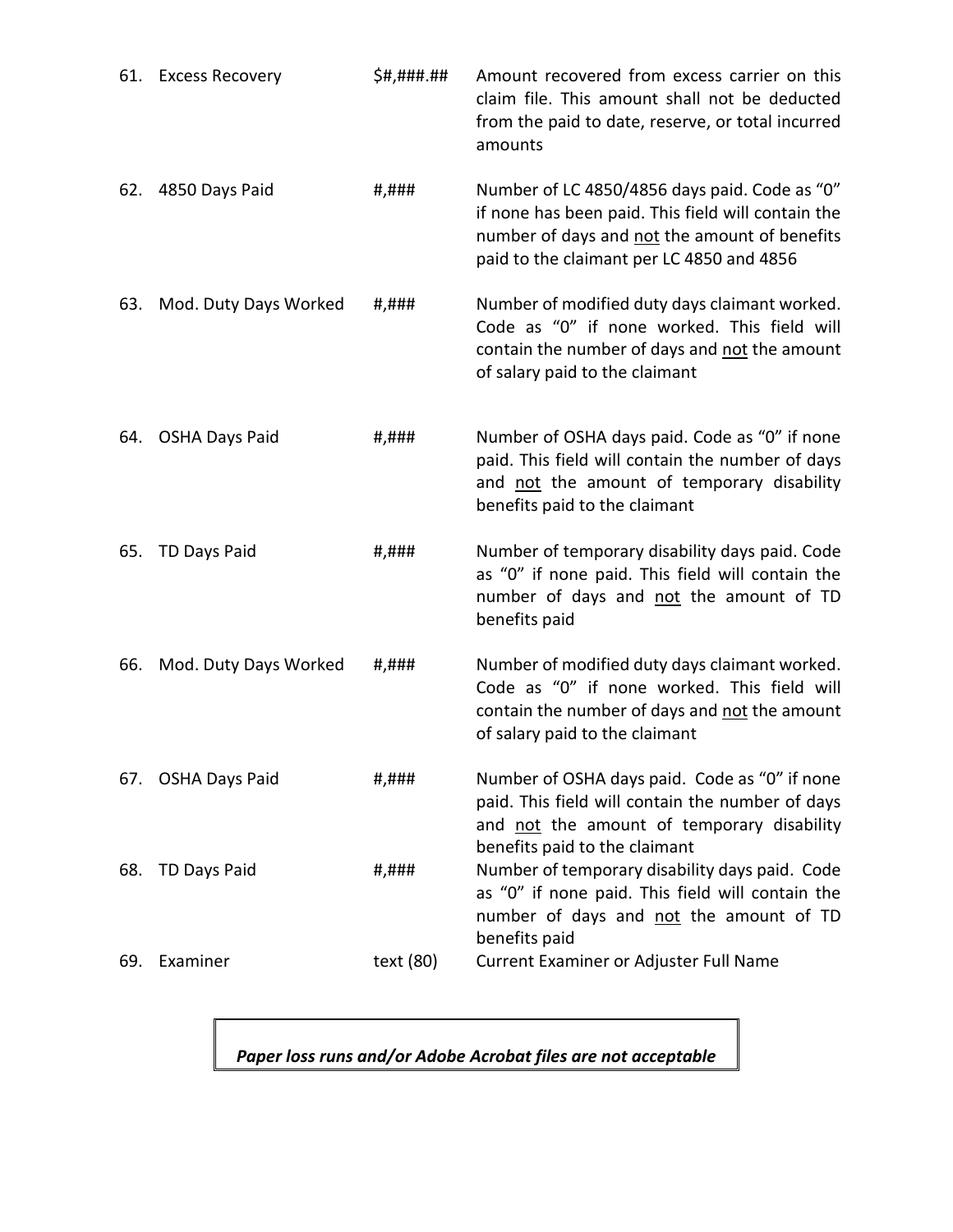# **ATTACHMENT 2 PAYROLL CLASSIFICATION AND DEFINITIONS**

The class codes LAWCX uses are defined by the Workers' Compensation Insurance Rating Bureau as follows:

**8810** – Clerical office employees – Not otherwise classified

**8871 -** Clerical Telecommuter Employees - Clerical office employees who work more than 50% of their time at their home or other office space away from any location of their employer.

**7382** – Bus Operators

**7706** – Firefighters, not volunteers, including all safety employees of your Fire Department.

**7707** – Volunteer firefighters serving with or without remuneration. The exposure for this classification will be rated on a per capita basis.

**9033** – Housing Authorities

**9410** – Municipal, state or public agency employees, not engaged in manual labor, clerical office duties, or immediate charge of construction or erection work not otherwise classified. This classification includes mayors, city council members, elected officials, judges, hearing officers, district attorneys, courthouse clerks and public records clerks, employees engaged in laboratory work, inspectors of the Board of Health, electrical inspectors, building inspectors, engineers not engaged in actual construction or operation, salespersons, and similar occupations.

**9420** – All other municipal, state, or public agency employees not otherwise classified including laborers, mechanics, and storekeepers. New construction work, pest control operations, and electrical light or power department operations shall be separately classified. Marina or harbor operations shall be separately classified as 9016, amusement parks or exhibitions.

**7720** – Police, sheriffs, constables, marshals, animal control officers, game and fish wardens, and jailers, including deputies, not volunteers.

**7722** – Volunteer police, sheriffs, constables, marshals, animal control officers, game and fish wardens, and jailers, including deputies serving with or without remuneration. The exposure for this classification will be rated on a per capita basis.

**9031** - Pest Control - all operations including yard employees, salespersons, and estimators. This classification applies to operations involving the control and extermination of pests by the use of pesticides, rodenticides, and fumigants. Termite control and the spraying of orchards and farm crops shall be separately classified.

### **What is the definition of payroll?**

LAWCX collects payroll based on the **Subject Wages** as reported to the State on the DE-9 or De-166. Your estimated payroll should be based on this information. When submitting actual payroll for the most recent fiscal year ended, DE-9 or DE-166 reports must accompany this application. *Example:* Actual payroll for fiscal year 2020/2021 should be the total of the Subject Wages submitted to the State for the quarters ending September 2020, December 2020, March 2021, and June 2021. State Forms DE-9 or DE-166 must show Total Subject Wages for each quarter.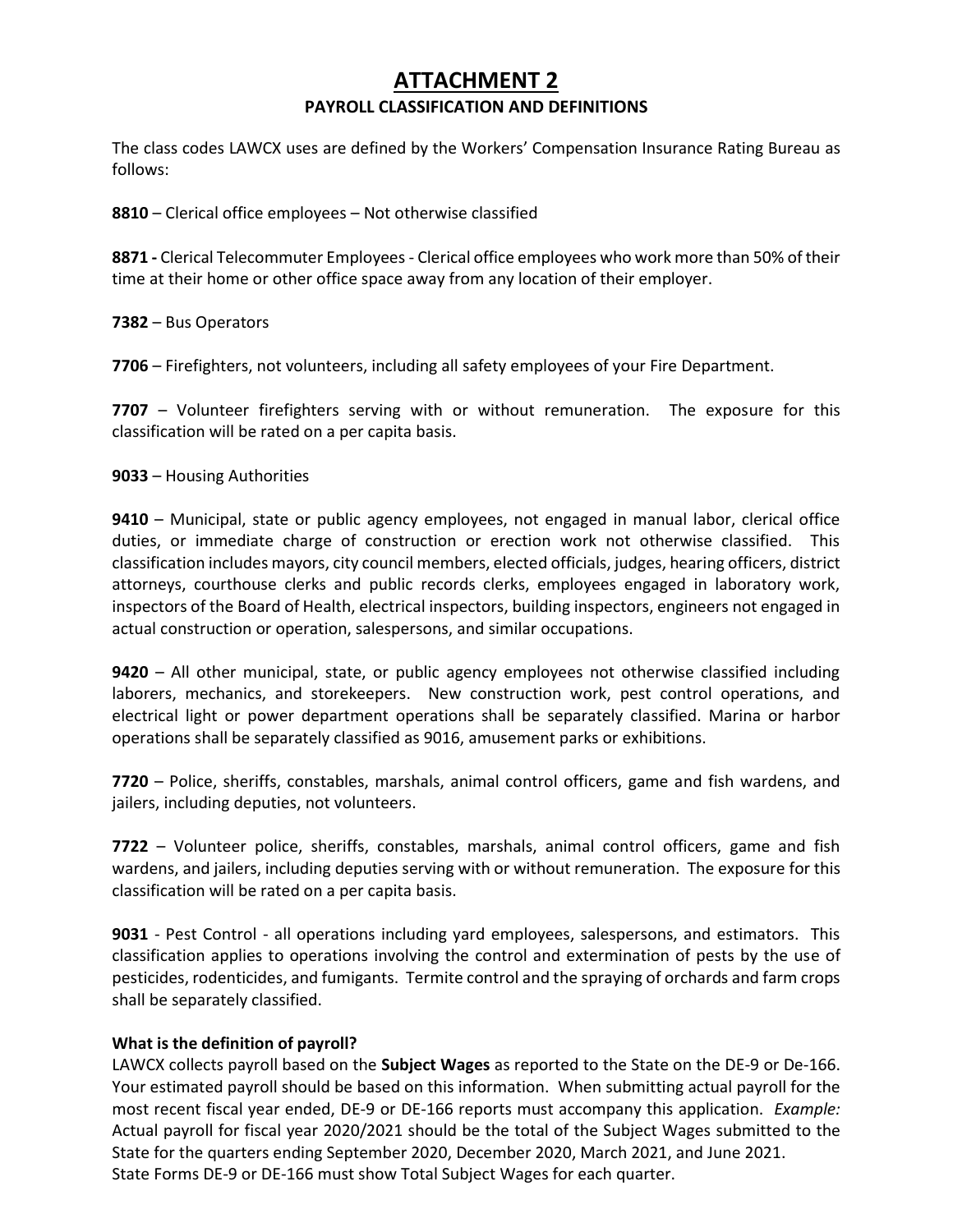# **ATTACHMENT 3**

# **PROPERTY INFORMATION FOR ALL LOCATIONS EXCEEDING 25 EMPLOYEES**

| <b>Physical Location</b><br><b>Address</b>                            | <b>Occupied As</b> | Max # of<br>Emp. at any<br>time | Floor #'s<br><b>Occupied</b><br>floor                                                                                                                                          | <b>Const</b><br>Type* | Year<br><b>Built</b> | Year<br><b>Retrofit</b> | <b>Square</b><br><b>Footage</b> | Zip<br>Code |
|-----------------------------------------------------------------------|--------------------|---------------------------------|--------------------------------------------------------------------------------------------------------------------------------------------------------------------------------|-----------------------|----------------------|-------------------------|---------------------------------|-------------|
|                                                                       |                    |                                 |                                                                                                                                                                                |                       |                      |                         |                                 |             |
|                                                                       |                    |                                 |                                                                                                                                                                                |                       |                      |                         |                                 |             |
|                                                                       |                    |                                 |                                                                                                                                                                                |                       |                      |                         |                                 |             |
|                                                                       |                    |                                 |                                                                                                                                                                                |                       |                      |                         |                                 |             |
|                                                                       |                    |                                 |                                                                                                                                                                                |                       |                      |                         |                                 |             |
|                                                                       |                    |                                 |                                                                                                                                                                                |                       |                      |                         |                                 |             |
|                                                                       |                    |                                 |                                                                                                                                                                                |                       |                      |                         |                                 |             |
|                                                                       |                    |                                 |                                                                                                                                                                                |                       |                      |                         |                                 |             |
|                                                                       |                    |                                 |                                                                                                                                                                                |                       |                      |                         |                                 |             |
|                                                                       |                    |                                 |                                                                                                                                                                                |                       |                      |                         |                                 |             |
|                                                                       |                    |                                 |                                                                                                                                                                                |                       |                      |                         |                                 |             |
|                                                                       |                    |                                 |                                                                                                                                                                                |                       |                      |                         |                                 |             |
|                                                                       |                    |                                 |                                                                                                                                                                                |                       |                      |                         |                                 |             |
|                                                                       |                    |                                 |                                                                                                                                                                                |                       |                      |                         |                                 |             |
|                                                                       |                    |                                 |                                                                                                                                                                                |                       |                      |                         |                                 |             |
|                                                                       |                    |                                 |                                                                                                                                                                                |                       |                      |                         |                                 |             |
|                                                                       |                    |                                 |                                                                                                                                                                                |                       |                      |                         |                                 |             |
|                                                                       |                    |                                 | /Avg # of<br>Emp. per<br>*Construction types:<br>M: Mixed non-combustible/combustible<br>S: All steel (including metal frame construction)<br>FR: Fire resistive<br>U: Unknown |                       |                      |                         |                                 |             |
| A: Non-combustible frame (Steel protected with fire-rated<br>gunite). |                    |                                 |                                                                                                                                                                                |                       |                      |                         |                                 |             |
| B: All reinforced concrete (aka poured-in-place concrete)             |                    |                                 |                                                                                                                                                                                |                       |                      |                         |                                 |             |
| C: Masonry construction with wood roof                                |                    |                                 |                                                                                                                                                                                |                       |                      |                         |                                 |             |
| D: Wood frame, include modular buildings                              |                    |                                 |                                                                                                                                                                                |                       |                      |                         |                                 |             |

If additional space is needed, please attach an additional sheet.